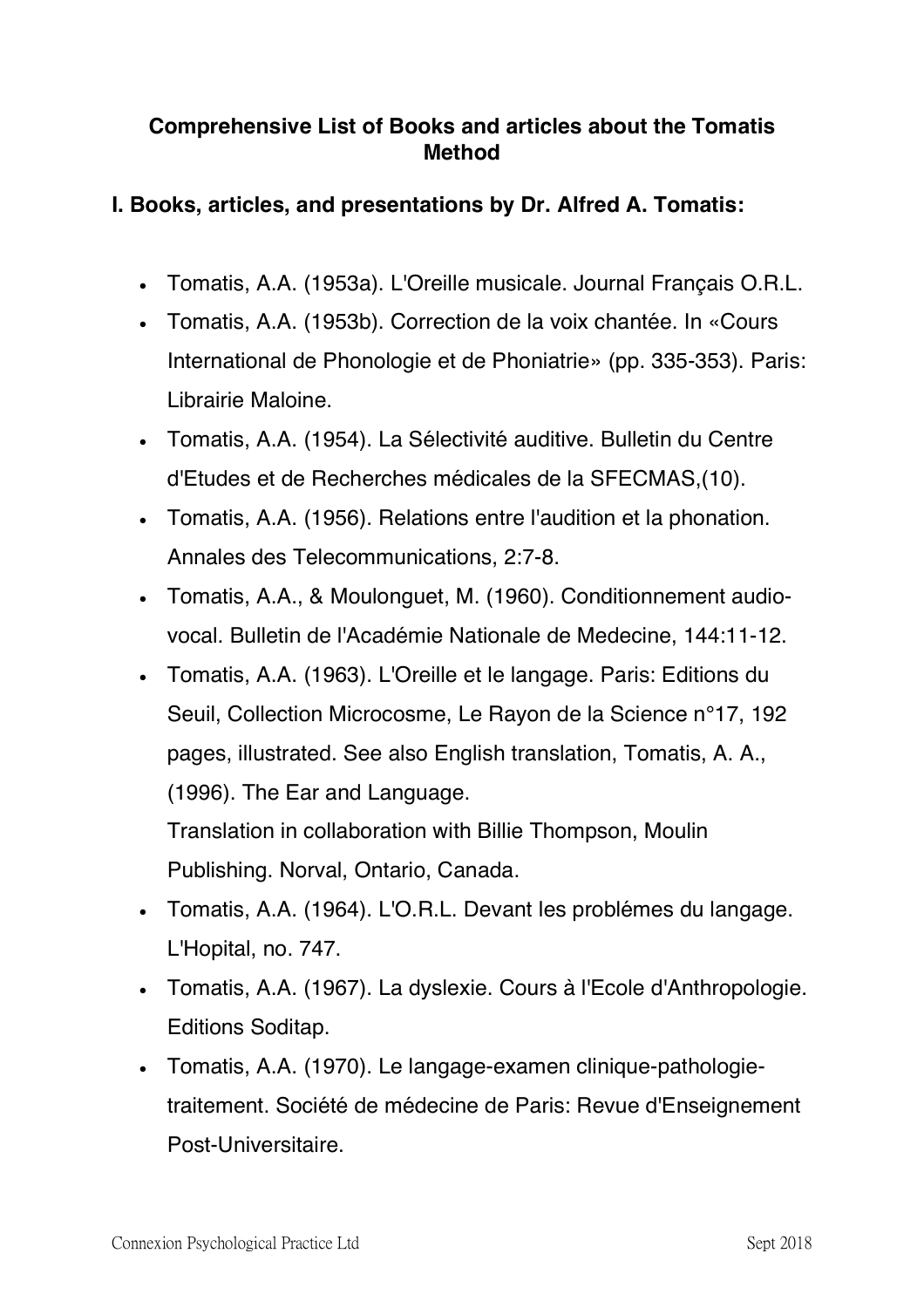- Tomatis, A.A. (1971). Education et dyslexie. Paris: Les Editions E.S.F. Collection "Sciences de l'Education", 201 pages. See also English translation, Tomatis, A.A. (1978). Education and dyslexia. Translated from original French by Louise Guiney. Fribourg, Switzerland: A.I.A.P.P.
- Tomatis, A.A. (1972). Nouvelles théories sur la physiologie auditive. Iléme Congrés International d'Audio-Psycho-Phonologie. Paris.
- Tomatis, A.A. (1972). La libération d'Oedipe. Paris: Les Editions E.S.F. Collection "Sciences de l'Education", 180 pages.
- Tomatis, A. A. (1974). Vers l'écoute humaine, Tome 1 : Qu'est-ce que l'écoute humaine? Paris: Editions E. S. F. Collection "Sciences de l'Education", 183 pages, ill.
- Tomatis, A. A. (1974). Vers l'écoute humaine, Tome 2 : Qu'est-ce que l'oreille humaine? Paris: Les Edition E.S.F. Collection "Sciences de l'Education", 183 pages, ill.
- Tomatis, A.A. (1974). La rééducation de la voix. La Vie Médicale, no. 20.
- Tomatis, A.A. (January 1976). Detection of dyslexia among preschool children. Paper presented at the National Congress of the South African Society for Education.
- Tomatis, A.A. (1977). L'Oreille et la vie. Paris: Editions Laffont. Collection " Réponses Santé", 315 pages. See also English translation, Tomatis, A. A. (1991). The Conscious Ear. Barrytown, NY: Station Hill Press.
- Tomatis, A.A. (March 1979). Translated by T. Brown. The Ear and Learning Difficulties. Paper presented at the Quebec Association for Children with Learning Problems.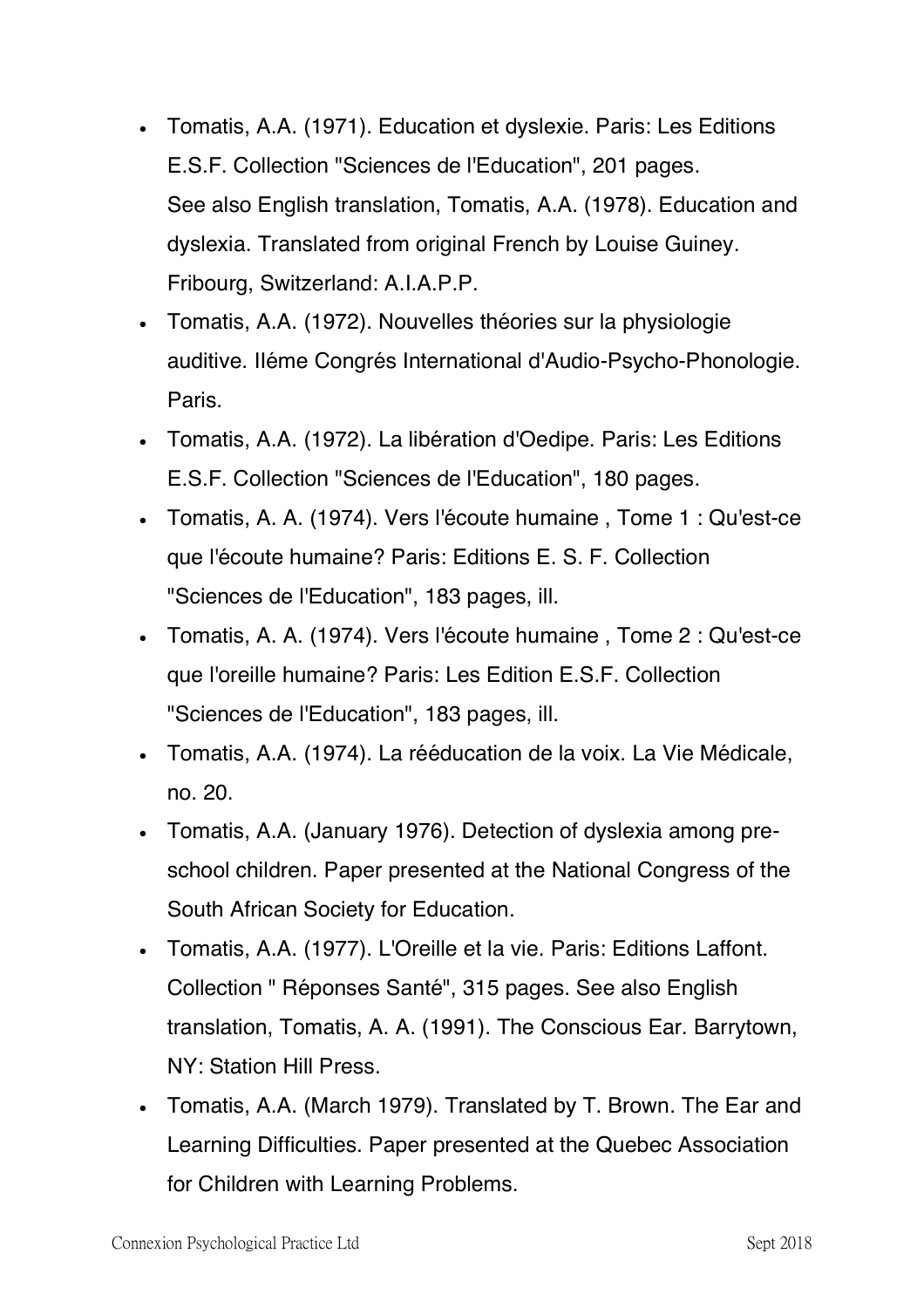- Tomatis, A.A. (1981). La nuit uterine. Paris: Editions Stock, Paris, 256 pages.
- Tomatis, A. A. 1987). L'oreille et la voix, Edition Laffont, Paris, 328 pages. See also English translation, Tomatis, A. A., (2005). The Ear and the Voice,

translated by Roberta Prada & Pierre Sollier, The Scarecrow Press, Lanhan, Maryland, Toronto, Oxford.

- Tomatis, A.A. (1987). Ontogenesis of the faculty of listening. In T.R.Verny (Ed.), Pre- and perinatal psychology: An introduction. New York: Human Sciences Press, 23-35.
- Tomatis, A.A. (1988). Les Troubles Scolaires. Paris: Ergo Press. 213 pages.
- Tomatis, A.A. (1989). Vertiges. Paris: Ergo Press, 160 pages.
- Tomatis, A.A. (1989). Neuf Mois au Paradis. Paris: Ergo Press, 258 pages.
- Tomatis, A., & Sellin, L. (1991). Nous sommes tous nés polyglottes, Paris: Editions Fixot, 220 pages.
- Tomatis, A. A. (1991). Pourquoi Mozart? Paris: Editions Fixot, 194 pages.
- Tomatis, A. A. (1996). Ecouter l'Univers. Paris: Editions Robert Laffont.
- Tomatis, A. A. (1999) L'Oreille et la vie. Paris : Collections Livre de Poche.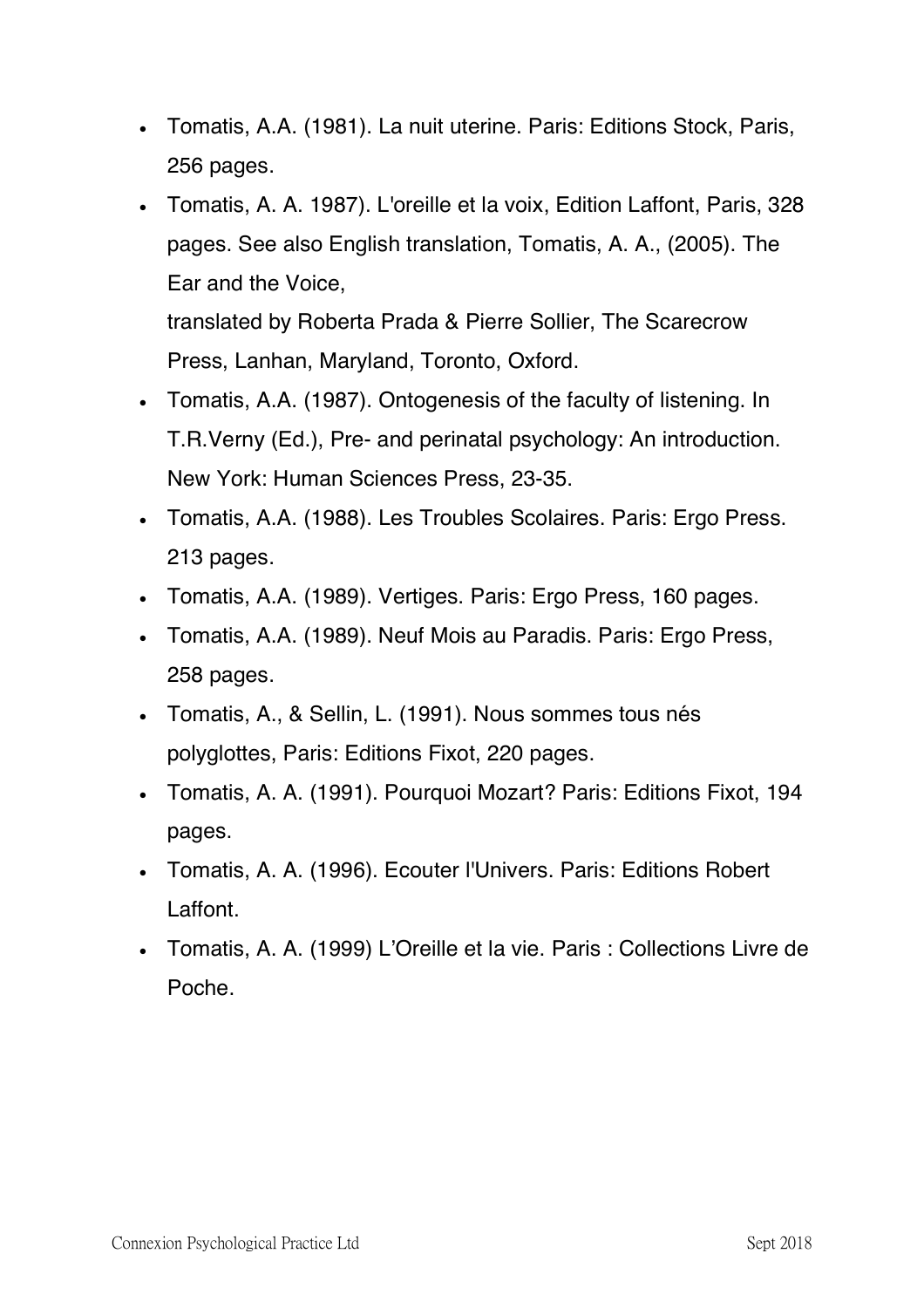## **II. Deutsche Bücher über die Tomatis-Methode**

- Tomatis, A. A.: Der Klang des Lebens. Rowohlt Verlag, Reinbeck, 1987
- Tomatis, A. A.: Klangwelt Mutterleib. Köselverlag, München, 1994
- Tomatis, A. A.: Das Ohr und das Leben. Walter-Verlag, Düsseldorf, 1995
- Tomatis, A. A.: Der Klang des Universums. Artemis und Winkler, Düsseldorf, 1997
- Madaule, P.: Die Kunst zu hören. Pendo Verlag, 2002

## **III. Published Books and Chapters in Books on the Tomatis Method:**

- Abran, Henri (1989). L'Influence de la Musique sur l'apprentissage, le comportement et la santé. Editions Québec/Amérique.
- Auriol, Bernard (1991, 1994). La Clef des sons. Erès Editions. Ramonville, France.
- Allison N (ed) (1999): The Illustrated Encyclopedia of Body-Mind Disciplines. New York, NY: Rosen Publishing Group. 109, 111, 113.
- Belk, J.B. (1989). The journey and its new roadmap: clinical experience with the Tomatis Method. In Gilmor, T.M., Madaule, P. and Thompson, B. (Eds.), "About the Tomatis Method" (pp. 129- 143). Toronto: The Listening Centre Press.
- Bloom, L. & Lahey, M. (1978). Language development and language disorders. New York, NY: John Wiley & Sons.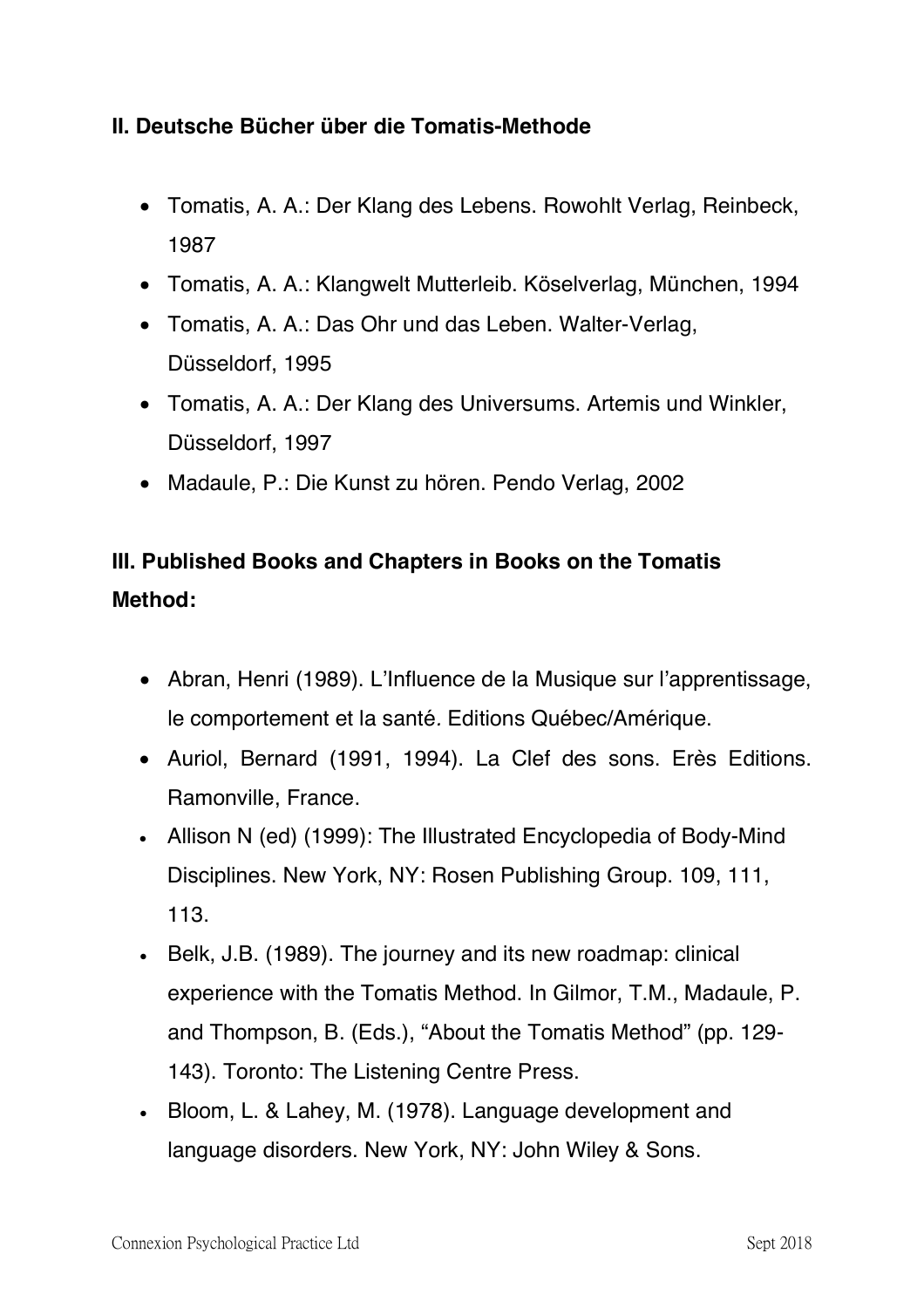- Beheydt, Ludo (2000) "Pronunciation: A Broader Approach. Discourse and Variation in Pronunciation Training". In Kaunzner, Ulrike A (Ed.), "Pronunciation and the Adult Learner: Limitations and Possibilities." CLUEB, Bologna.
- Campbell, D.G. (1983). Introduction to the musical brain. Magnamusic-Baton, Inc.
- Campbell, D: (1997) The Mozart Effect. New York: Avon Books.
- Campbell, D. (2000) The Mozart Effect for Children. New York: William Morrow.
- Campbell, D.G. (1989). The Roar of Silence. Wheaton, Illinois: The Theosophical Publishing House.
- Campbell, D.G., & Brewer, C.B. (1991). Rhythms of learning: creative tools for academic development. Tucson, Arizona: Zephyr Press.
- Chutkow P. (1994). Depardieu. New York, NY: Alfred A. Knopf. See also English translation, Chutkow, P. (1994). Depardieu (transl. by Jacqueline Lahana). Paris: Belfond.
- Davis, Dorrine. (2004). Sound bodies through sound therapy. Landing, N.J.: Kalco Publishing.
- DeJong, John and Ulrike A. Kaunzner (2000) Acoustic Training and Development of General Language Proficiency. In Kaunzner, Ulrike A (Ed.) "Pronunciation and the Adult Learner: Limitations and Possibilities." CLUEB, Bologna.
- Gianni, Federico (2000) Lo sviluppo della capacità d'ascolto, le richerche di Tomatis, lo strumento operativo In Kaunzner, Ulrike A (Ed.) "Pronunciation and the Adult Learner: Limitations and Possibilities". CLUEB, Bologna.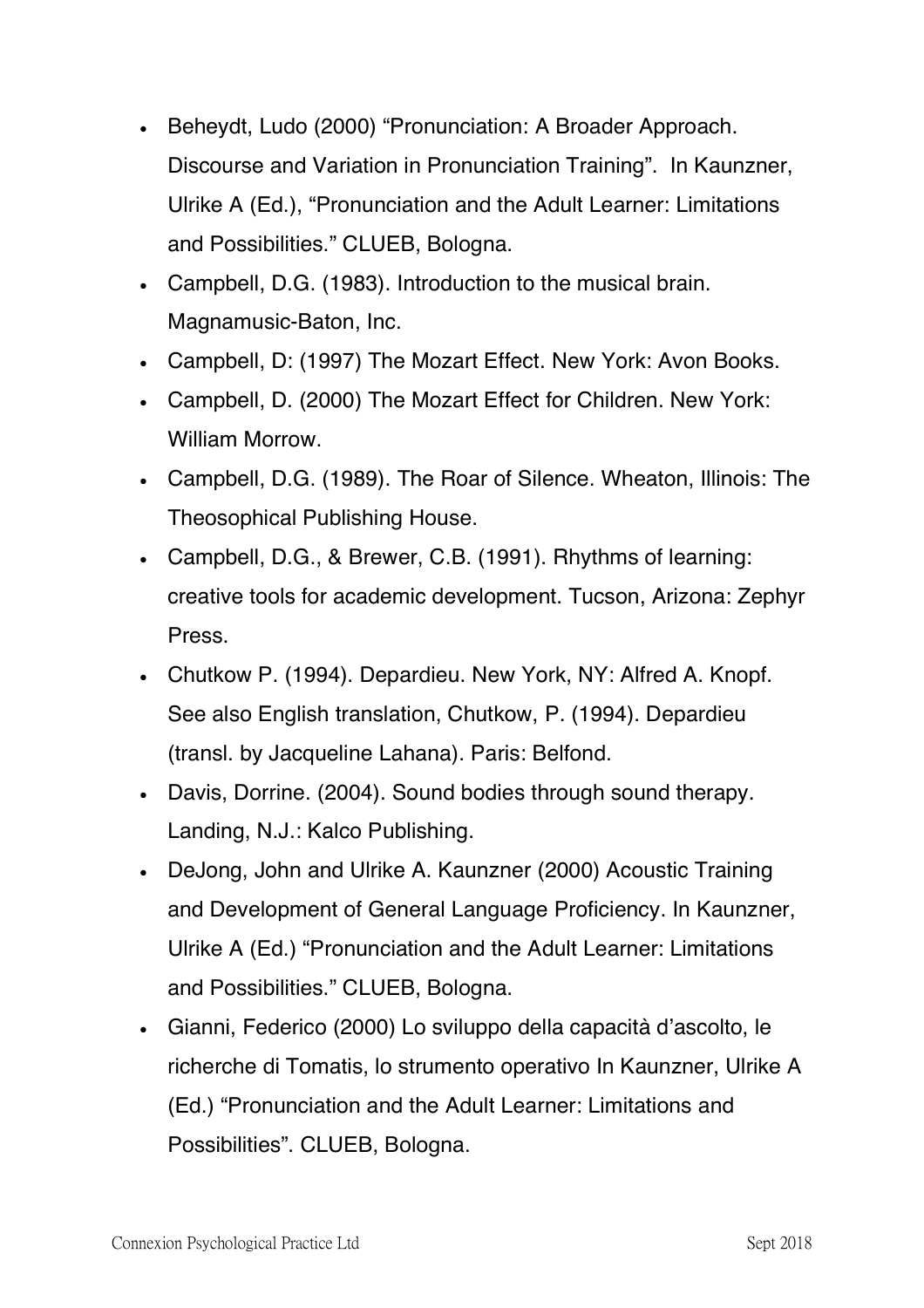- Gilmor, T.M., Madaule, P. and Thompson, B. (1989). About the Tomatis Method, Toronto: The Listening Centre Press.
- Jenny, H. (1974). Cymatics, Volume II. Basel, Switzerland: Basilius Presse AG.
- Leeds, Joshua. (1997) Sonic Alchemy: Conversations with Leading Sound Practitioners. Sausalito, CA: InnerSong Press.
- Leeds, Joshua. (2001) The Power of Sound. Healing Arts Press.
- Kaunzner, U. & Gianni Federico (1997). Il progetto Audio Lingua: Miglioramento della comprensione uditiva et della espressione orale di una lingua straniera. In C.Gagliardi (Ed.) "Quaderni del Centro Linguistico dell'Universitàdi Verona". (pp. 37-78). Pescara, Italy: Libreria dell' Università Editrice.
- Le Gall, A. (1961, 1988). The correction of certain psychological and psychopedagogical deficiencies by the Electronic Ear using the Tomatis Effect. Office of the Inspector General of Public Instruction, Paris. "Listen".
- Le Gall, A. (1973) Le Redressement de certaines déficiences psychologiques et psychopédagogiques par l'appareil àeffet Tomatis. Paris: Centre du Langage.
- Madaule, Paul. (1993). When Listening Comes Alive. Norval. Ontario, Canada: Moulin Publishing.
- Marohn, S. (2002). The Tomatis Method: Listening and Autism. "The Natural Medicine Guide to Autism". Charlottesville, VA: Hampton Roads Publishing Company, Inc., 193-220.
- Maduro, R, Lallement, M, Tomatis, A. (1952). La Surdite Professionelle, Paris: Librarie Arnette.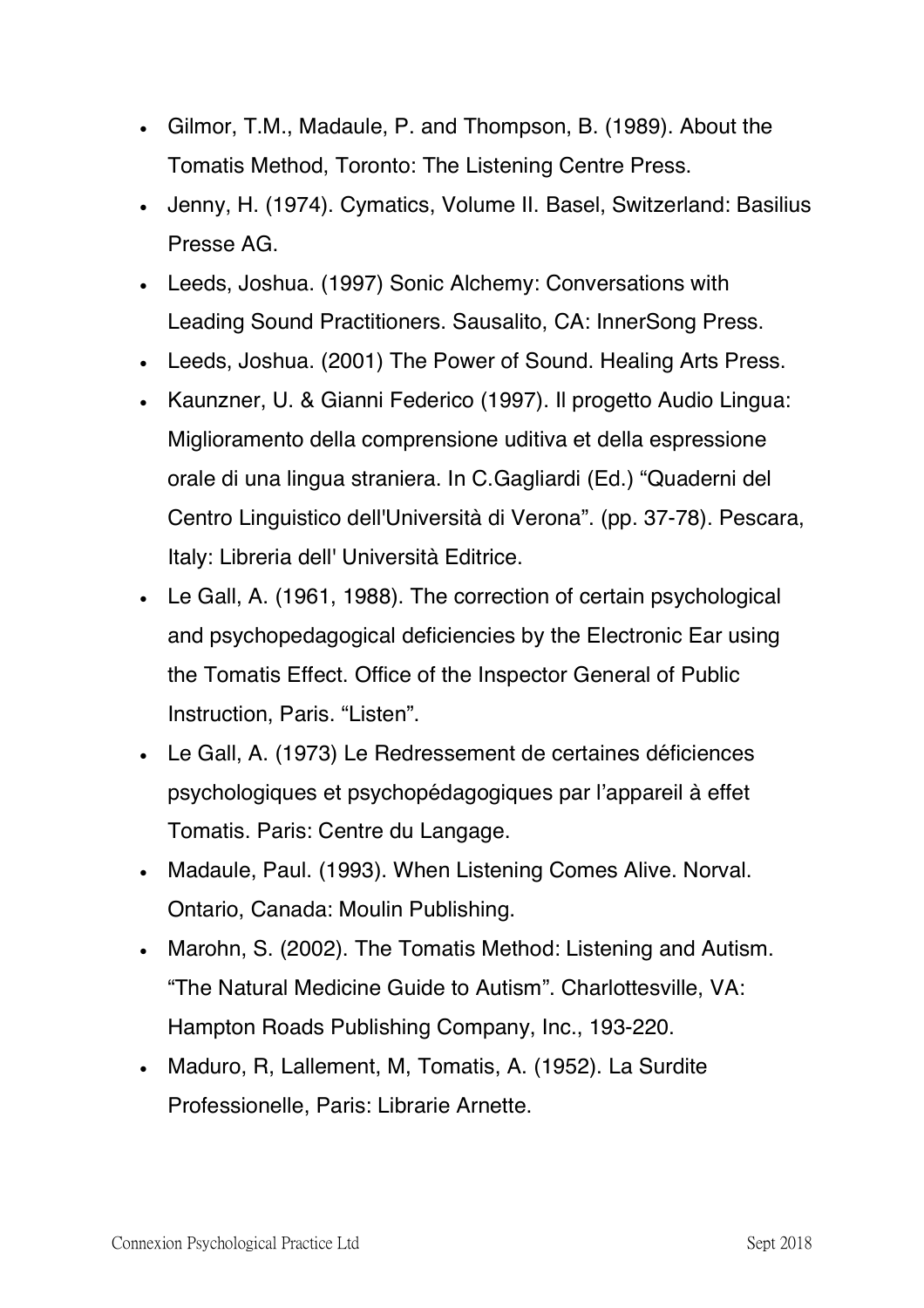- Nicoliff, Francoise, Le Roux, Maude. (2011) The Listening Journey. Australia: Hear and Now Publishing with the International Association of Registered Certified Tomatis Consultants
- Ostrander S, Schroeder L, Ostrander N: (1997) Superlearning 2000. New York, NY: Dell Publishing.
- Sacarin, Liliana. (2013). Early Effects of the Tomatis Listening Method in Children with Attention Deficit.
- Sollier, Pierre (2005). Listening for Wellness: An Introduction to the Tomatis Method. Walnut Creek, CA: The Mozart Center Press.
- Thompson, B.M. (1993). Listening disabilities: Plight of Many. In Wolvin, A. and Coakley, C. (Eds), "Perspectives on Listening. Norwood", NJ: Ablex Publishing.
- Thompson, B.M. (1993). Sound Therapy. In Burton Goldberg Group, "Alternative Medicine: The Definitive Guide". Puyallup, Washington: Future Medicine Publishing, Inc.
- Tomatis, Lena. (1970). L'intégration des langues vivantes. Paris: Editions Soditap.
- Verny, T. (1981). The secret life of the unborn child. New York: Dell Publishing Co.
- Weeks, B.S. (1991). The physician, the ear and sacred music. In Campbell, D.G. (Ed.), "Music - Physician for times to come". Wheaton: Theosophical Publishing House.
- Wolvin, A.D. & Coakley, C.G. (1991). Listening. 4th edition. Dubuque: William C. Brown Company.
- Vanthuyne, G., Debruyne, J., & Schenkel, R. (1977). Utilisation de l'oreille électronique à effet Tomatis dans le cadre du cours d'anglais d'une première année de l'enseignement secondaire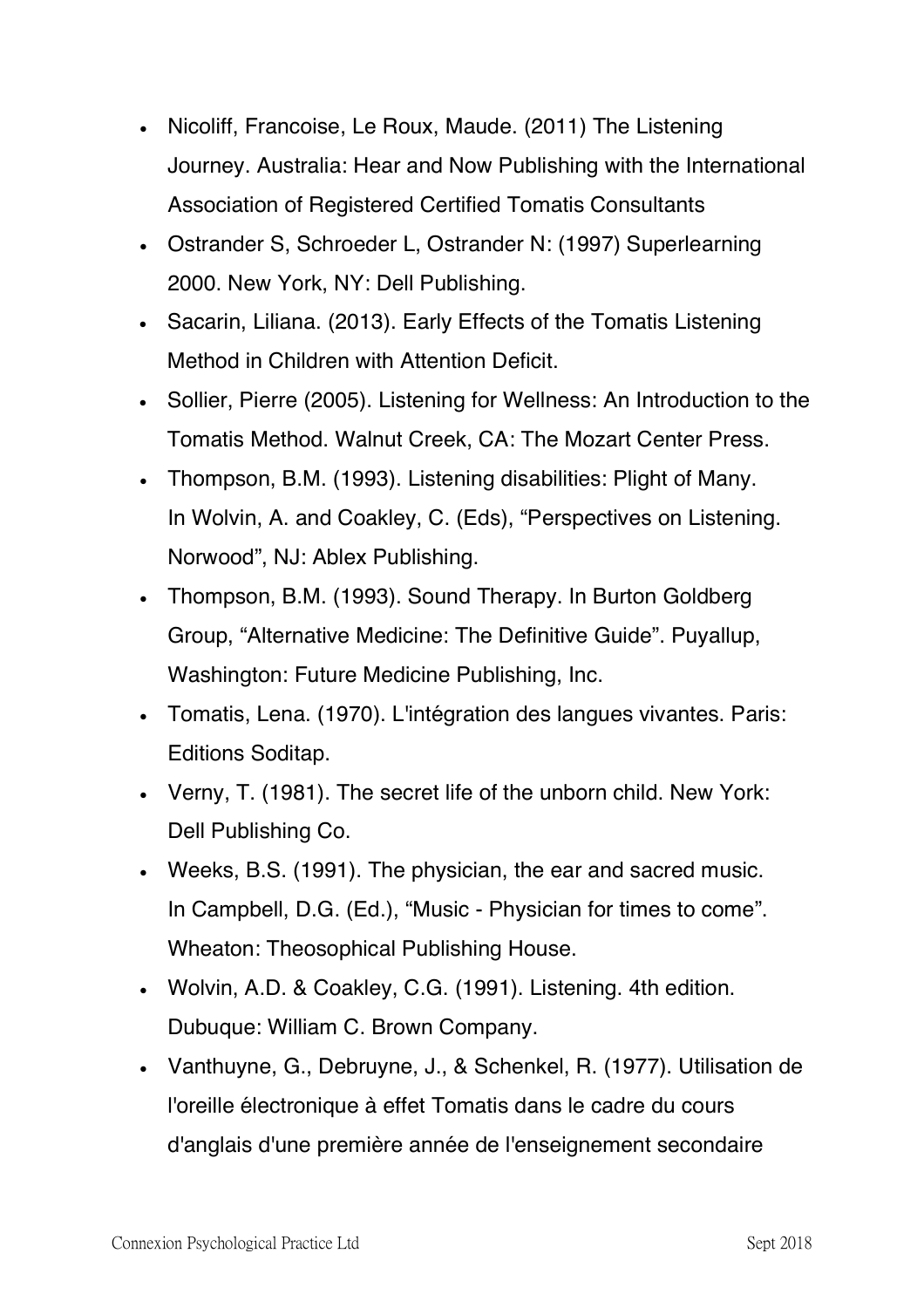belge. Comines, Belgium: Athénée Royal pour garcons et jeunes filles (bound typescript).

# **IV. Published Research Articles (Peer-reviewed) on the Tomatis Method:**

- Bancroft, W. J. (1982). The Tomatis Method and Suggestopedia: A Comparative Study. International Conference of the Society for Accelerative Learning and Teaching, USA.
- Bancroft, W. J. (1984). Three Methods for Language Acquisition: Total Physical Response; the Tomatis Program; Suggestopedia. American Council on the Teaching of Foreign Language, USA.
- Brosch, H. (2000). "Sound therapy according to Alfred Tomatis". Kinderkrankenschwester, 19 (10), 412-414.
- Du Plessis, W.F. & Van Jaarsveld, P.E. (1988). "Audio-psychophonology: A comparative outcome study on anxious primary school pupils". South Africa Tydskr. Sielk (Journal of Psychology), 18:4, 144-151.
- Du Plessis, W.F., Burger, S., Munro, M., Wissing, D., & Nel, W. (2001). "Multimodal enhancement of culturally diverse, young adult musicians: a pilot study involving the Tomatis Method". South African Journal of Psychology, 31, (3), 35-42.
- Du Plessis, W.F., Munro, M., Wissing, D. & Nel, W. "Holistic singer empowerment: Tomatis as myth or multimodal stimulation?" Voice and Speech Review, 2000, 271-284.
- Gentile, A. (1971). "Academic achievement test results of a national testing program for hearing impaired students:" (Series D,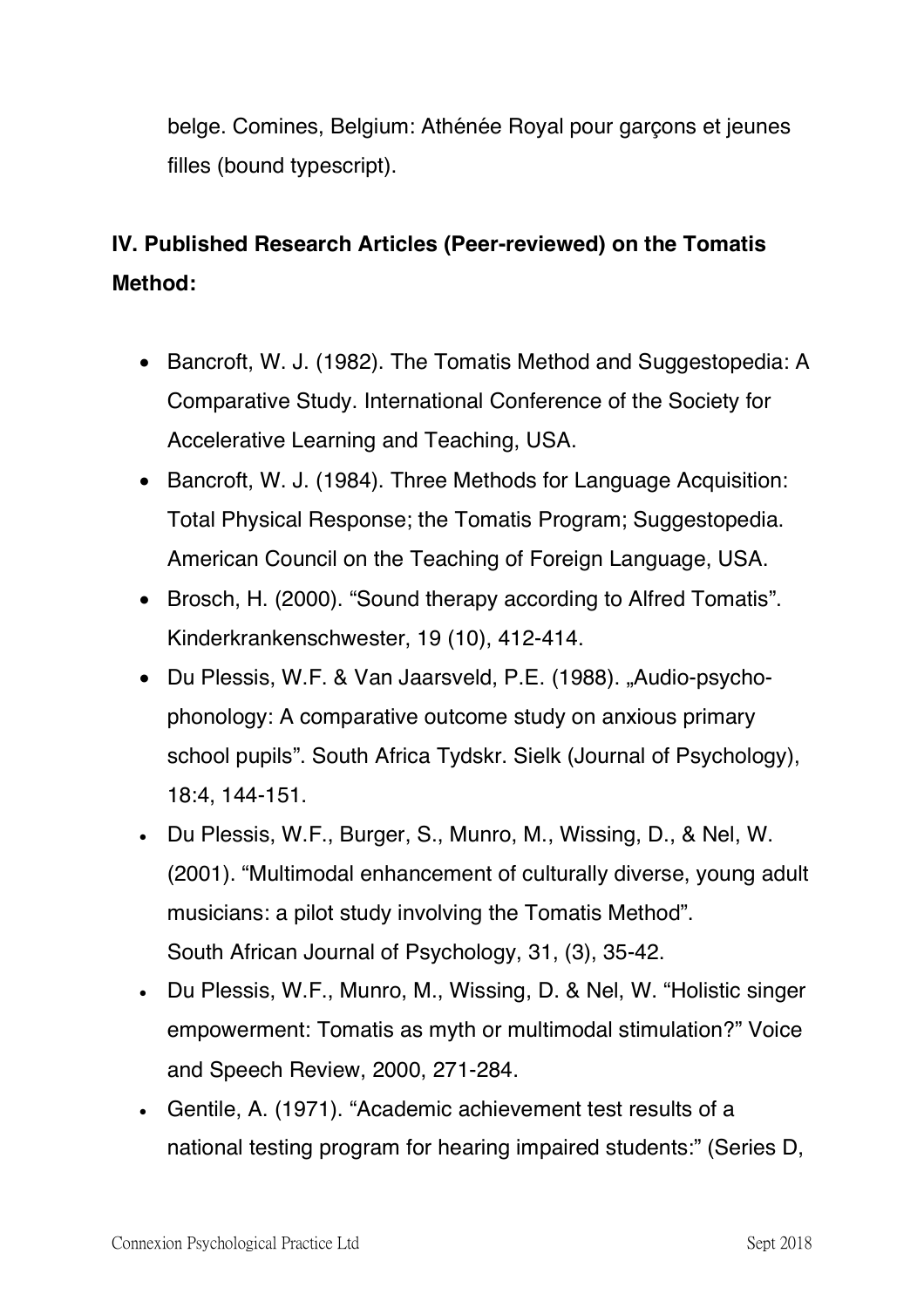Number 9) Washington, DC: Office of Demographic Studies, Gallaudet College.

- Gilmor T.M. (1999). "The efficacy of the Tomatis Method for children with learning and communication disorders: a Metaanalysis". International Journal of Listening, 13, 12-23.
- Husain, G., Thompson, W. F., & Schellenberg, E. G. (2002). "Effects of Musical Tempo and Mode on Arousal, Mood, and Spatial Abilities." Music Perception*,* 20 (2), 151-171.
- Husson, M.R., Moulonguet, M. (1957). « Modifications Phonatoires d'Origine Auditive et Applications Physiologiques et Cliniques » Bulletin de l'Academie Nationale de Medecine/2 141: 19-20.
- Jaarsveld, P.E., & Plessis, W.E. (1988). Audio-Psycho-Phonology at Potchefstroom: A Review. South African Journal of Psychology, South Africa.
- Jaarsveld, P.E., & Plessis, W.E. (1988). Audio-Psycho-Phonology: A Comparative Outcome Study on Anxious Primary School Pupils. South African Journal of Psychology, South Africa.
- Jaušovec, N., & Habe, K. (2003). The "Mozart Effect": An Electroencephalographic Analysis Employing the Methods of Induced Event-Related Desynchronization/Synchronization and Event- Related Coherence.

Brain Topography*,* 16(2), 73-84.

- Jaušovec, N., & Habe, K. (2004). The influence of auditory background stimulation (Mozart's sonata K. 448) on visual brain activity. International Journal of Psychophysiology*,* 51(3), 261-271.
- Jaušovec, N., & Habe, K. (2005). The Influence of Mozart's Sonata K. 448 on Brain Activity During the Performance of Spatial Rotation and Numerical Tasks. Brain Topography*,* 17 (4), 207-218.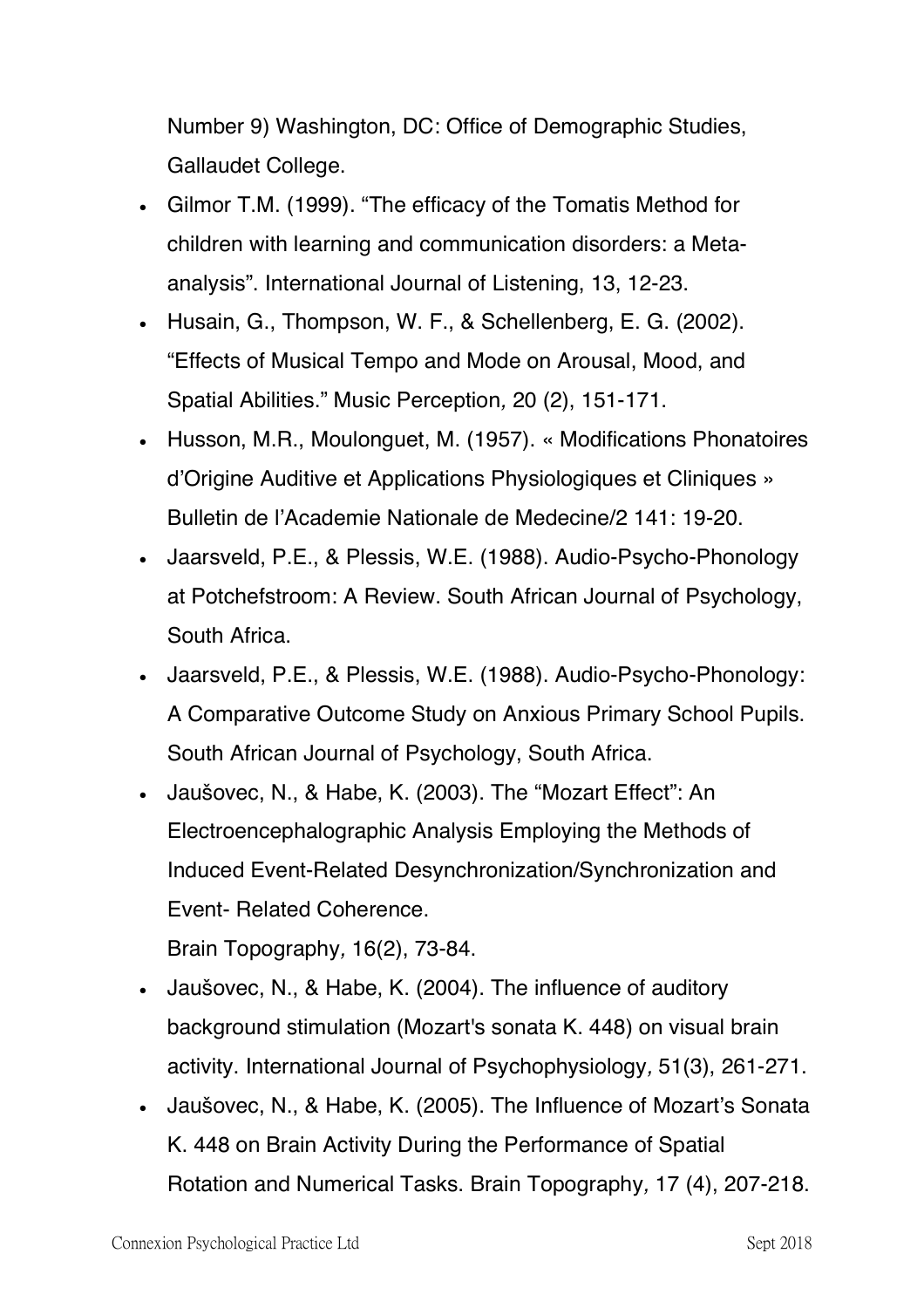- Jaušovec, N., Jausovec, K., & Gerlic, I. (2006). The influence of Mozart's music on brain activity in the process of learning. Clin Neurophysiol.
- Jenkins, J. S. (2001). The Mozart Effect. Journal of The Royal Society of Medicine*, 94*, 170-172.
- Joiner, Elizabeth G. (2000). Listening Training for Language Learners: The Tomatis Approach to Second Language Acquisition. In New Millennium, New Directions: Dimension 2000*.* Cherry, C. Maurice (Ed.) SCOLT Publications, Valdosta, GA (ED 467493).
- Jones, S., & Zigler, E. (2002). The Mozart effect: Not learning from history. Applied Developmental Psychology*,* 23*,* 355-372.
- Kershner, J., Cummings, R., Clarke, K., Hadfield, A., & Kershner, B. A. (1986). Evaluation of the Tomatis Listening Training Program with learning disabled children. Canadian Journal of Special Education*, 2*, 1-32.
- Kershner, J.R., Cummings, R.L., Clarke, K.A., Hadfield, A.J., & Kershner, B.A. (1990). Two-year evaluation of the Tomatis listening training program with learning disabled children. Learning Disabilities Quarterly, 13, 43-53.
- Lemmer, K., Wissing, D.P., & Du Plessis, W. F. (2000). Audio-Psycho-Phonology as an aid to improve the pronunciation of the English Zulu-speakers:an evaluation. South African Journal of Language, 38, 113-132.
- Madaule, Paul. (2001) Listening and Singing. Journal of Singing: Vol. 57, no. 5, 15-20. May/June.
- McKelvie, P., & Low, J. (2002). Listening to Mozart does not improve children. British Journal of Developmental Psychology, 20 (2), 241-258.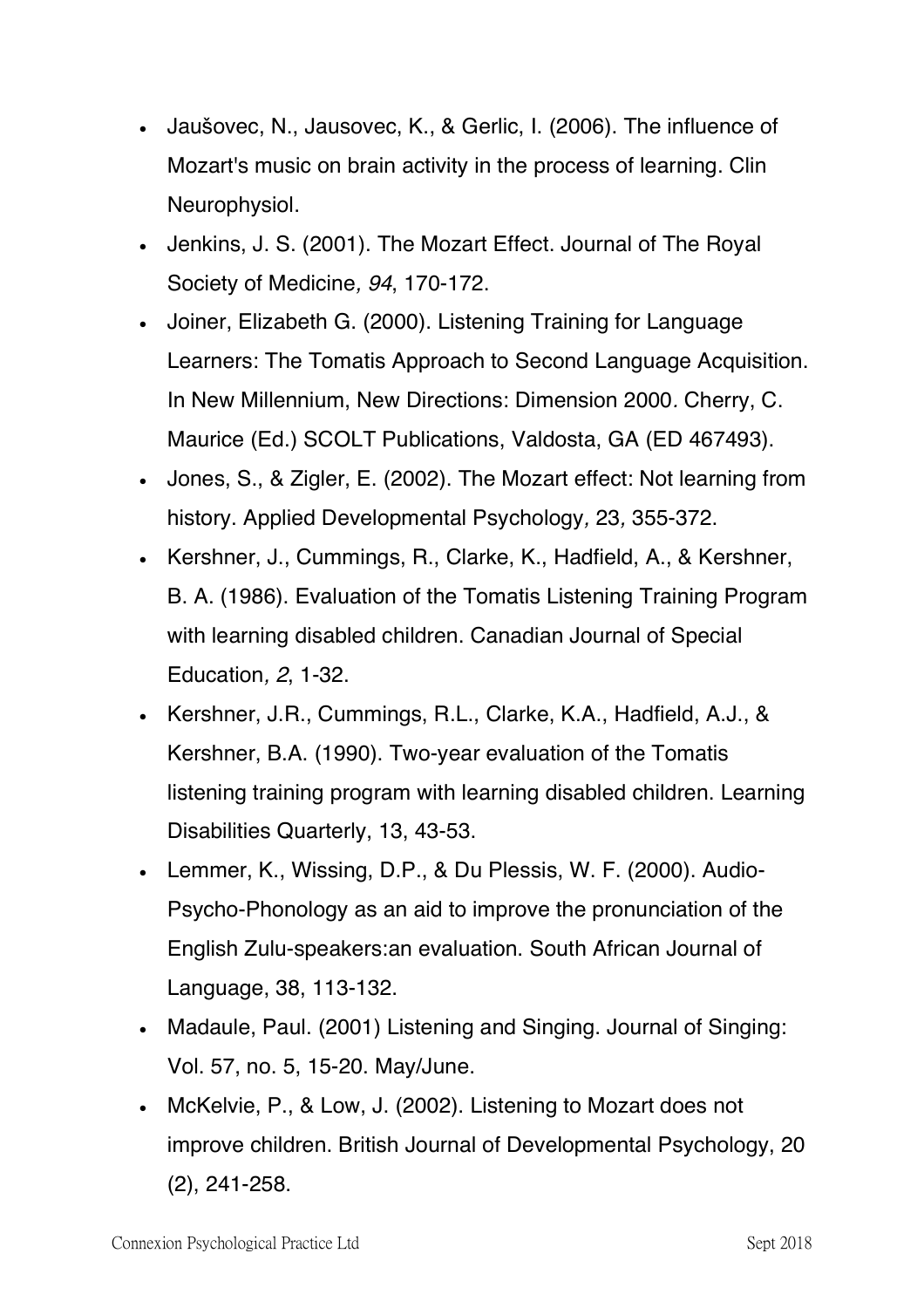- Neysmith-Roy, J. M. (2001). The Tomatis method with severely autistic boys: individual case studies of behavioral change. South African Journal of Psychology, 31 (1), 19-28.
- Querleu, D., Renard, X., Versyp, F., et al. (1988a). Fetal hearing. European Journal of Obsterics & Gynecology and Reproductive Biology, 29, 191-212.
- Querleu, D., Renard, X., Versyp, F., et al. (1988b). La transmission intra-amniotique des voix humaines. Revue francaise de gynécologie et d'obstétrique, 83, 43-50.
- Ratynska, J., Kurkowski, Z. C. M., SzkielCkowska, A., & Markowska, R. (2003). Listening ability and auditory lateralisation in patients with vocal fold nodules and other laryngeal pathologies secondary to improper voice emission. International Congress Series, 1240, 1307-1309.
- Rauscher, F. H., Shaw, G. L., & Ky, C. N. (1993). Music and spatial task performance. Nature*, 365*(6447), 611-611.
- Roberts, C.V. (1988). The validation of listening tests: cutting of the Gordian Knot. Journal of the International Listening Association, 2, 1-19.
- Sarda, D. (1999) The Mozart Effect's Magic. Renaissance, Bulletin of the Art Renaissance Initiative, March/ April.
- Spence, M. & DeCasper, A. (1986). Prenatal experience with low frequency maternal voice sounds influences the newborn's perception of maternal voice. Infant Behavioral Development, 10, 133-142.
- Stillitano, C., Fioretti, A., Cantagallo, M.,Eibenstein, A. (2014). The Effects of the Tomatis Method on Tinnitus. International Journal of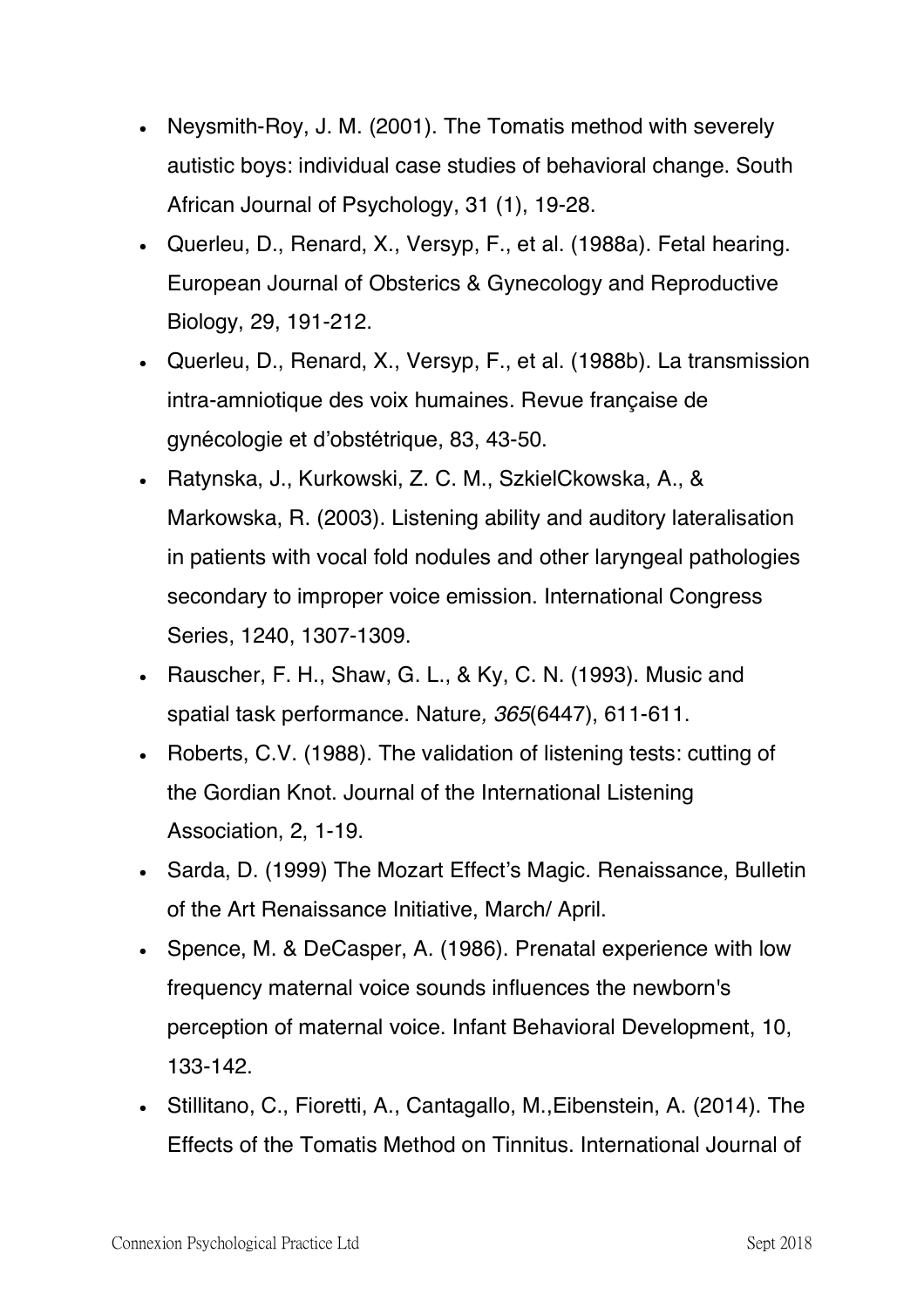Research In Medical and Health Sciences, June. 2014. Vol. 4, No.2

- Szkielkowska, A., Ratynska, J., Kurkowski, M., & Markowska, R. (2003). Application of a digital speech aid in stuttering patients. International Congress Series, 1240, 1303-1305.
- Szkielkowska, A., Ratynska, J., Baranski, B., Kurkowski, M., & Markowska, R. (2003). The results of the Tomatis® Stimulation in Chlidren with Vocal Fold Nodules. Institute of Physiology And Pathology of Hearing, Otorhinolaryngologia, Poland.
- Talero-Gutierrez, C., Zarruk-Serrano, J. G., & Espinosa-Bode, A. (2004). Musical perception and cognitive functions. Is there such a thing as the Mozart effect? Review of Neurology*,* 39 (12), 1167- 1173.
- Tallal, P., Merzenich, M. M., Miller, S., & Jenkins, W. (1998). Language learning impairments: integrating basic science, technology, and remediation. Experimental Brain Research, 123(1), 210- 219.
- Tallal, P., Miller, S., & Fitch, R. H. (1993). Neurobiological basis of speech: a case for the preeminence of temporal processing. Annals of the New York Academy of Sciences*, 682*, 27-47.
- Tallal, P., & Piercy, M. (1973). Defects of non-verbal auditory perception in children with developmental aphasia. Nature, 241 (5390), 468–469.
- Tallal, P., & Piercy, M. (1975). Developmental aphasia: the perception of brief vowels and extended stop consonants. Neuropsychologia*,* 13(1), 69-74.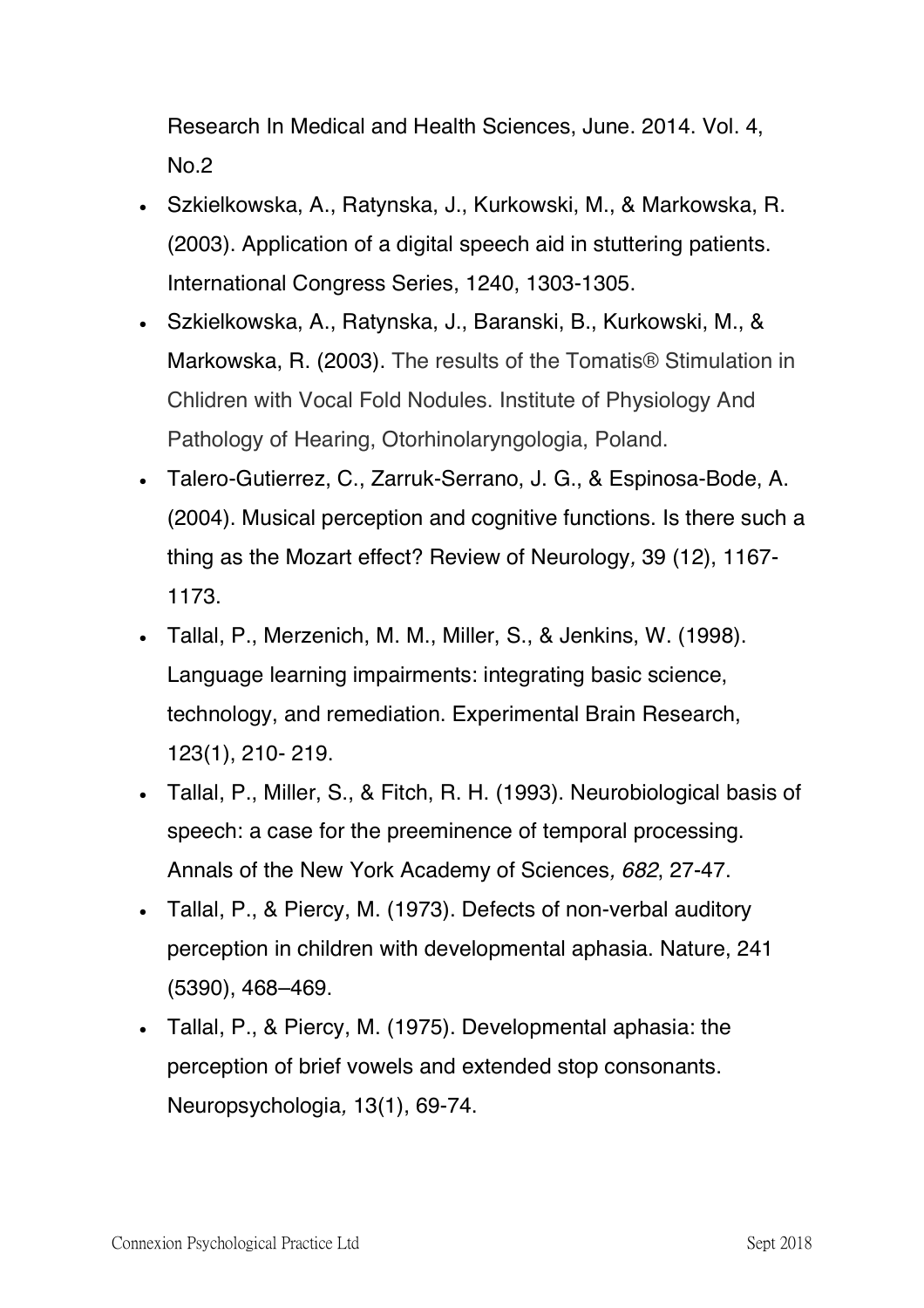- Tallal, P. (1976). Rapid auditory processing in normal and disordered language development. Journal of Speech and Hearing Research, 19, 561.
- Thompson, B. M. and Andrews, S. (1999). The Emerging Field of Sound Training:Technologies and Methods. IEEE Engineering in Medicine and Biology. The Institute of Electrical and Electronics Engineers, 18, 2, 89-96.
- Thompson, B. M. and Andrews, S. (2000). An Historical Commentary on the Physiological Effects of Music: Tomatis, Mozart and Neuropsychology, Integrative Physiological and Behavioral Science, 35:3, 174-188.
- Thompson, W. F., Schellenberg, E. G., & Husain, G. (2001). Arousal, mood, and the Mozart effect. Psychological Science*, 12*(3), 248-251.
- Thompson, W. F., Schellenberg, E. G., & Husain, G. (2004). Decoding speech prosody: Do music lessons help. Emotion, 4(1), 46-64.
- Tollkotter, M., Pfleiderer, B., Soros, P., & Michael, N. (2005). Effects of antidepressive therapy on auditory processing in severely depressed patients: A combined MRS and MEG study. Journal of Psychiatric Research, 40 (4), 293-306.
- Van Jaarsveld, P.E., & Du Plessis, W.F. (1988). Audio-psychophonology at Potchefstroom: a review. South Africa Tydskr. Sielk (South African Journal of Psychology). 18:4, 136-142.
- Weiss, W. (1985). Long-term average spectra of continuous speech before and after Tomatis andio‐vocal training. The Journal of the Acoustical Society of America 78, S56.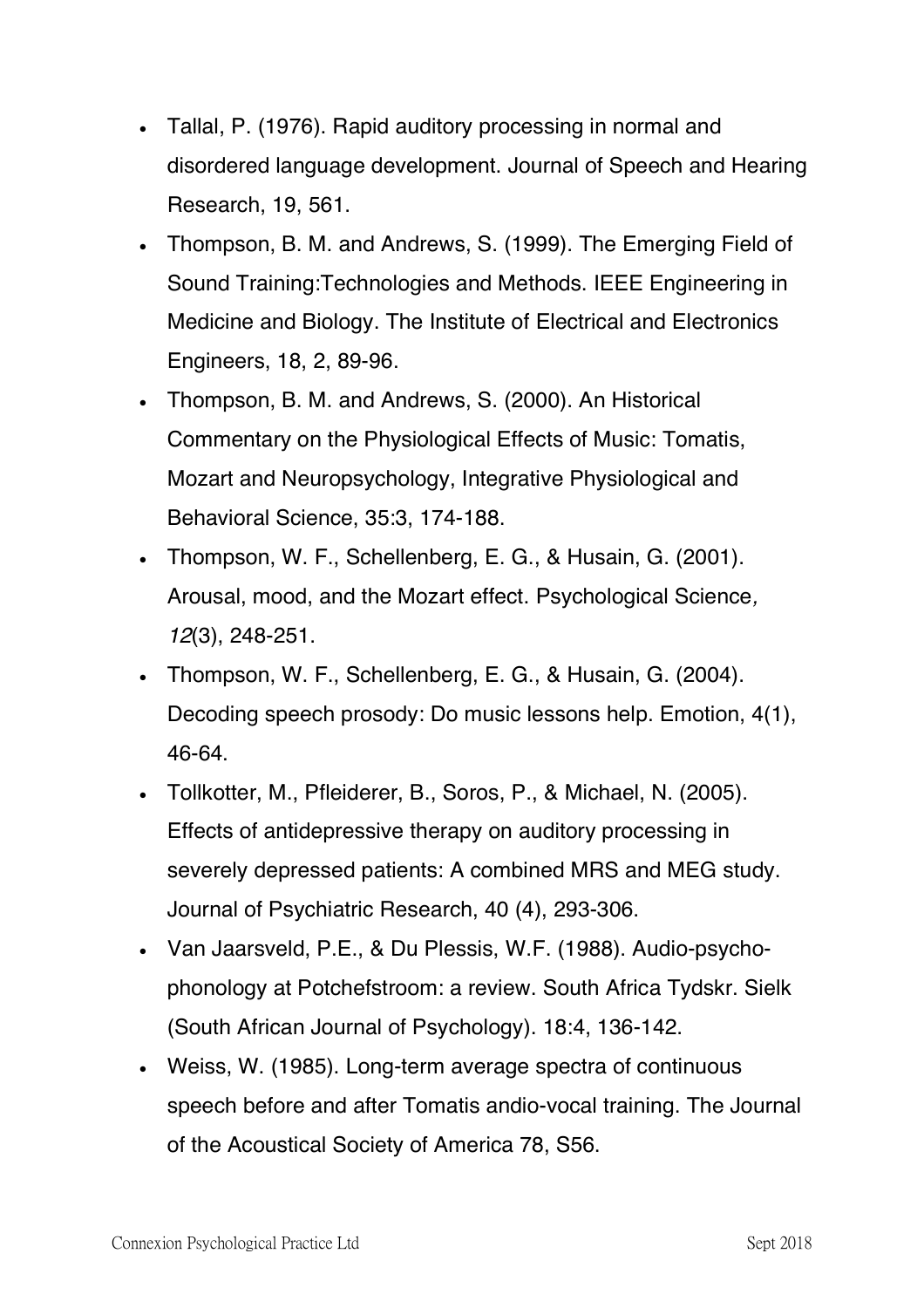## **V. Research and Case Studies Published by I ARCTC (see**

#### **www.iarctc.org)**

- Kurkowski, Z. , Szkielkowska, A., Ratnska, J.(2004). The Role of Auditory Control in the Articulation Process. Poland.
- Nicoloff, F. (2007). A Case of Auditory Processing Disorder OR Sue's discovery of speech clarity. Australia.
- Nicoloff, F. (2004). Case Studies of Children with Dyspraxia. Austrailia.
- Ricochet. 2004 Vol 1
- Ricochet. 2006 Vol 2a, b, c
- Tatum, J. M., Oelfke, J. K., McCauley, C. P. (2004). Case-study : Tomatis®-Assisted Speech Therapy, USA.
- Trumps, M. (2004). Tomatis Method: Integrator of Rehabilitation in a Traumatic Brain Injury (TBI) Case Study. USA.

# **VI. Published Magazine or Periodical Articles on the Tomatis Method:**

- AbediKoupaeia, M., Poushanehb, K., Mohammadic, A. Z. Siampour, N. (2013). Sound Therapy: An Experimental Study with Autistic Children. Procedia – Social and Behavioural Sciences, Volume 84, 9 July 2013, Pages 626-630/
- Applegren, B. J. (1998). Music Therapy: Healing Chronic Conditions, Healing Arts Report. Volume 2, No. 6.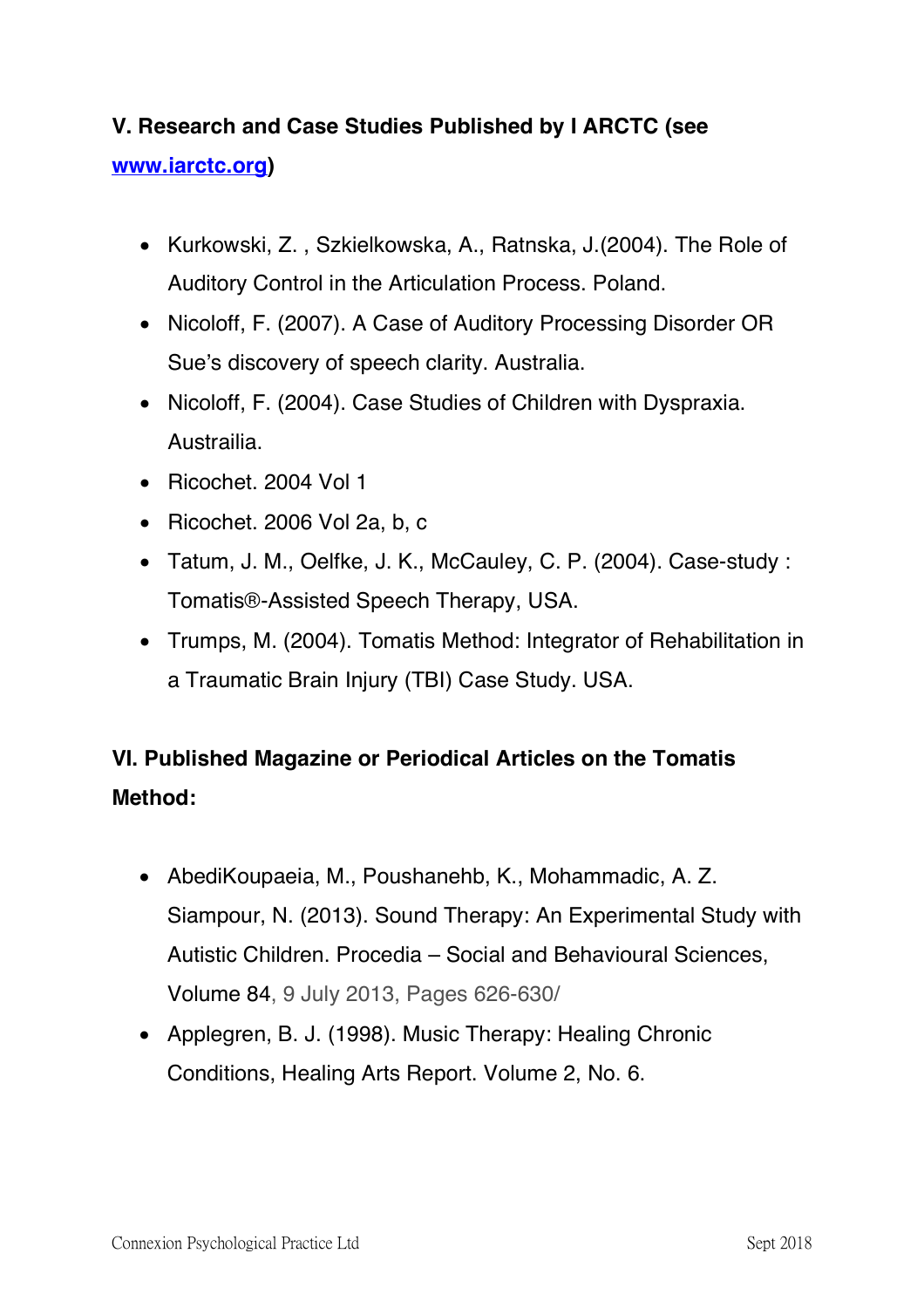- Bonthuys, A., &Botha, K. (2016). Tomatis® Method comparative efficacy in promoting self-regulation in tertiary students: A systematic review. Journal of Psychology in Africa. 26:1, 96-106.
- Brin, David. (1998). How to put KDFC to work for you: the Mozart Effect.

KDFC 102.1 Classic Notes. KDFC, San Francisco, CA, Vol. IV, Number 1, Issue # 13.

• Campbell, Don. (1998). Riddle of the Mozart Effect. Natural Health Magazine,

reprinted from The Mozart Effect, with permission of Avon Books, a division of the Hearst Corporation.

- Chou, P. T. (2012). A pilot study on the potential use of Tomatis<sup>®</sup> Method to improve L2 reading fluency. Teaching English with Technology, 12(1), 20-37.
- Coppola, W. Toro, A., Operto, F. F., Ferrarioli, G., Pisano, S. Viggiano, A., & Verrotti, A. (2015). Mozart's Music in Children with Drug-Refractory Epileptic Encephalopathies. Epilepsy Behav. 2015 Sep; 50:18-22.
- Coppola, W. (2016). The Tomatis Effect with Professional Opera Singers. Gestalt Theory, 2016 Vol 38, Np. 2/3. 239-252
- Donatini, B. & Dahan, J. C. (2012). Prospective and randomized study on 84 students with Hericium/Tomatis method. Quick Learning and Better Success Rate to Medical Competitive Examination. Phytotherapie, 10:324-326.
- Gerritsen, J. (2010). The Effect of Tomatis<sup>®</sup> Therapy on Children with Autism: Eleven Case Studies. International Journal of Listening, USA.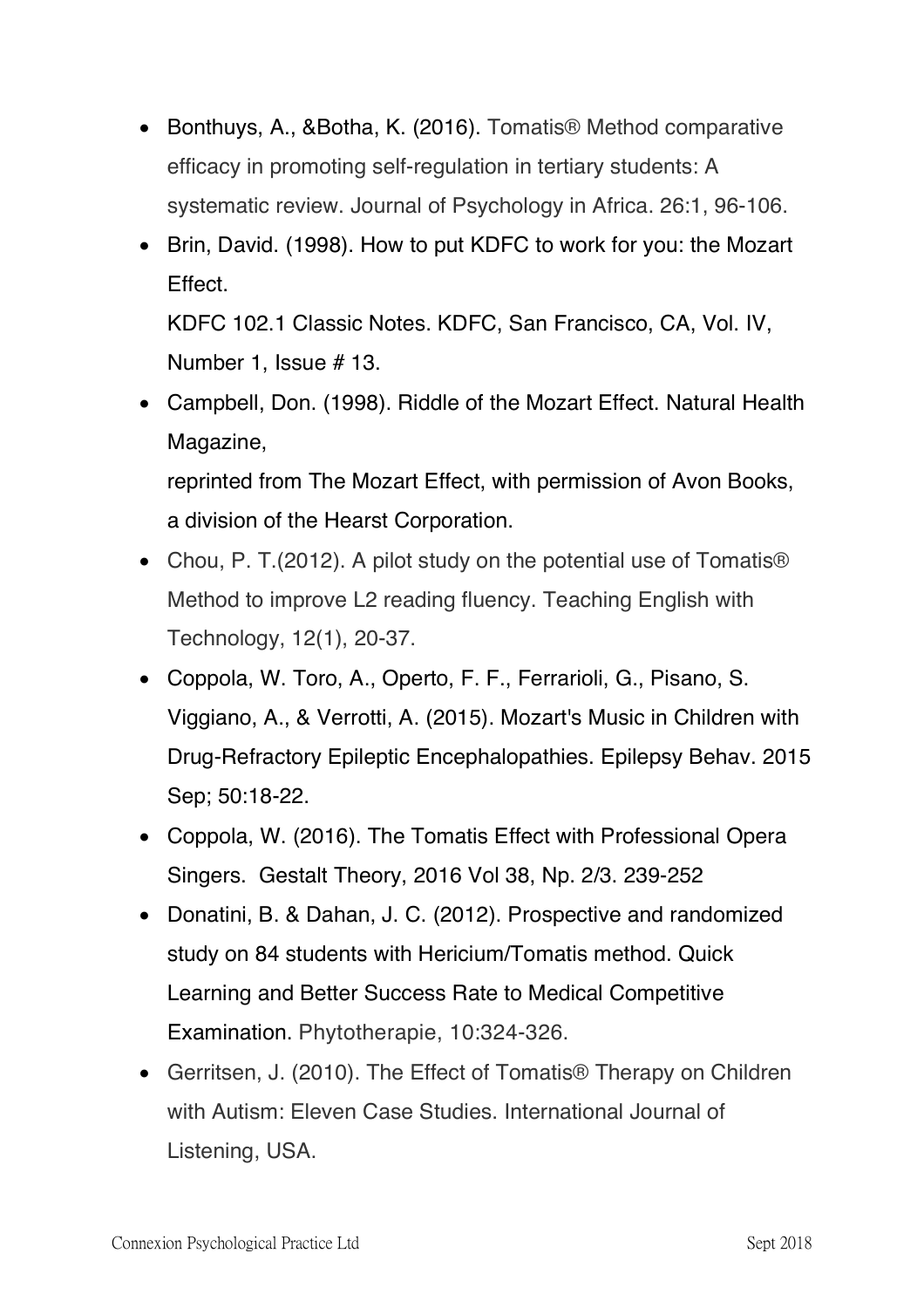- Hall, L., & Case-Smith, J. (2007), The Effect of Sound-Based Intervention on Children With SPD and VMD. American Journal of Occupational Therapy, March/April, Vol 61, No. 2, 209-215.
- Kim, E. & Song, S. (2016). The effects on intervening of dyslexia high-risk group middle and high school students in Childcare Facilities : Apply the intervention program improves auditory processing. Journal of Digital Convergence, South Korea.
- Kitchen, Kate. (1998) Public-Private-Charter: How Do You Know which School Is Best for Your Child. Arizona Healthy Living Magazine. Arizona HealthQuest, Phoenix, AZ.
- Leeds, J. (1997). Therapeutic Music and Sound in Health Care : The Tomatis® Method, Frequency Medicine for 21st Century. American Journal of Acupuncture, USA.
- Le Roux, M. (2008). Sam's incredible journey A case of cerebellar ataxia – Tomatis® Method. Ricochet Journal, USA.
- Madaule, P: (1997) The Listening Cure. Equinox Magazine (92, XVI:2): 64-77.
- Markowska, R., Szkietkowska, A., Ratynska, J. & Skarzynski, H. (2008). Coherence between Tomatis® test and Central Auditory Processing audiologic test battery in Children with Dyslexia. Polish Journal of Environmental Studies, Poland.
- McKay, Paul. (2002) Why Mozart's music is 'miracle' medicine. The Ottawa Citizen Newspaper. March 30.
- Mojos, E., Nowogrodzka, A., Piasecki, B. & Wolnowska, B. (2011). Effects of Tomatis Method on Cognitive Functions in Children with Speech Disorder. Neuropsychiatry and Neuropsychology, Vol 6, 3- 4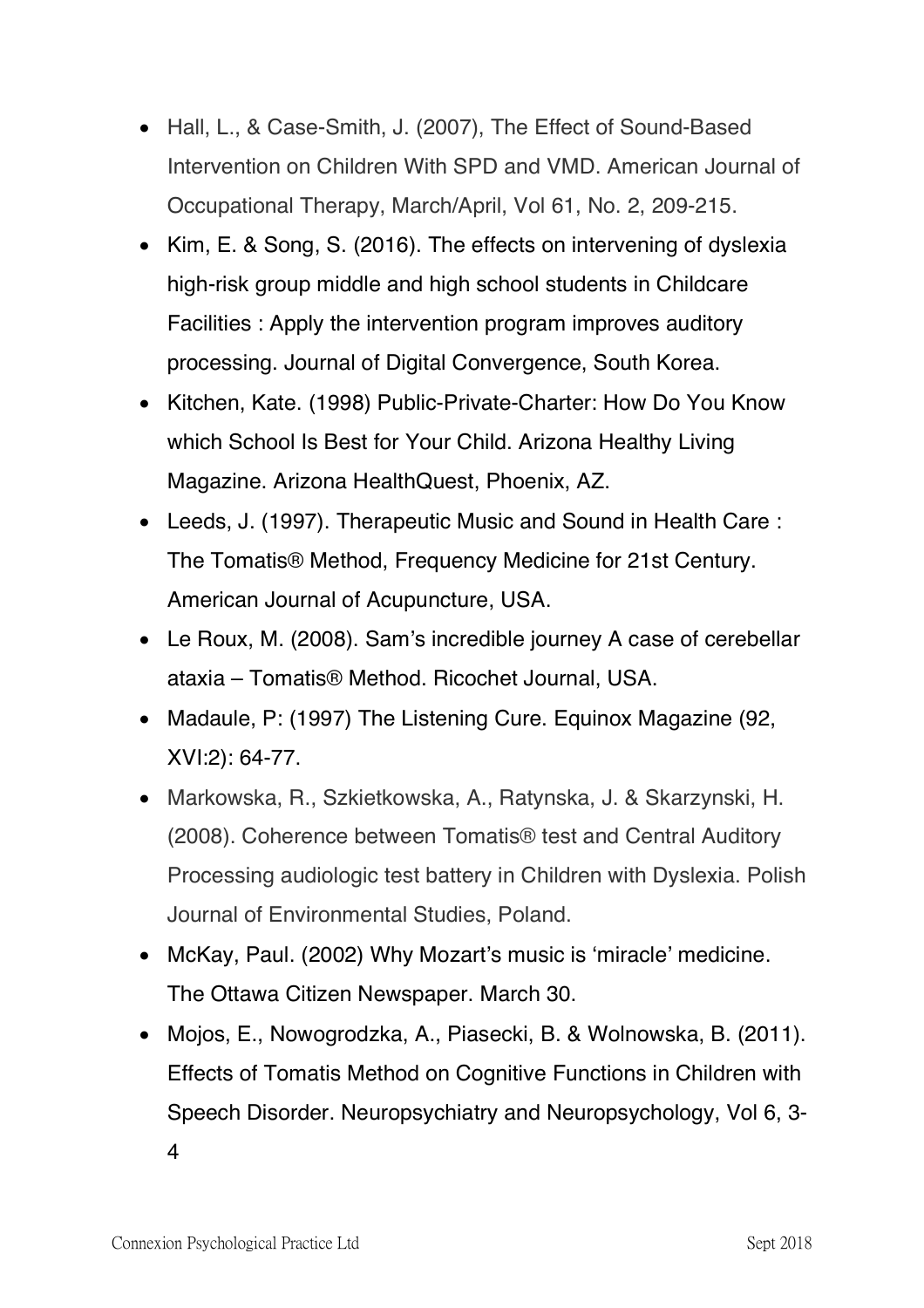- Mularzuk, M., Czajka, N., Ratynska, J.& Szkietkowska, A. (2012). The Analysis of the Auditory Attention and Hearing Lateralization of Pupils who received Tomatis® Therapy. Nowa Audiofonologia, 1(3), 67-73.
- Neysmoth-Roy, J.M. (2001). The Tomatis Method with severely autistic boys: Individual case studies of behavioural changes. South African Journal of Psychology, Vol 31, (1), 19-28. South Africa.
- Patten, A.T. (1999). The Serene Sounds of Success. Priorities Magazine, Vol. 3, Issue 5. Franklin Covey Co.
- Plessis, W., M., Burger,S., Munro, M., Wissing, D, Nel, W. (2001) Multimodal Enhancement of Culturally Diverse, Young Adult Musicians: A Pilot Study Involving the Tomatis Method. South African Journal of Psychology. Vol: 31 issue: 3, page(s): 35-42, South Africa.
- Plessis, W. M., Wissing, D. & Nel, W.(2008). Enhancing psychological Well-being and Musical Proficiency: Experiences of a Black South African Singer During a Tomatis® Study. Ricochet Journal, South Africa.
- Scherer, Priscilla. (2002). Learning to Listen. Adoptive Families Magazine: 31-34.
- Skrodzka, E., Furmann, A., Bogusz-Witczak, & Hojan, E. (2015). Comparison of Effects of Auditory and Music Training of Blind or Visually Impaired Young People on Performance in Selected Auditory Tasks. Institute of Acoustics, A. Mickiewicz Universty, Acoutisal Engineering, Poland, Vol. 128, No.1A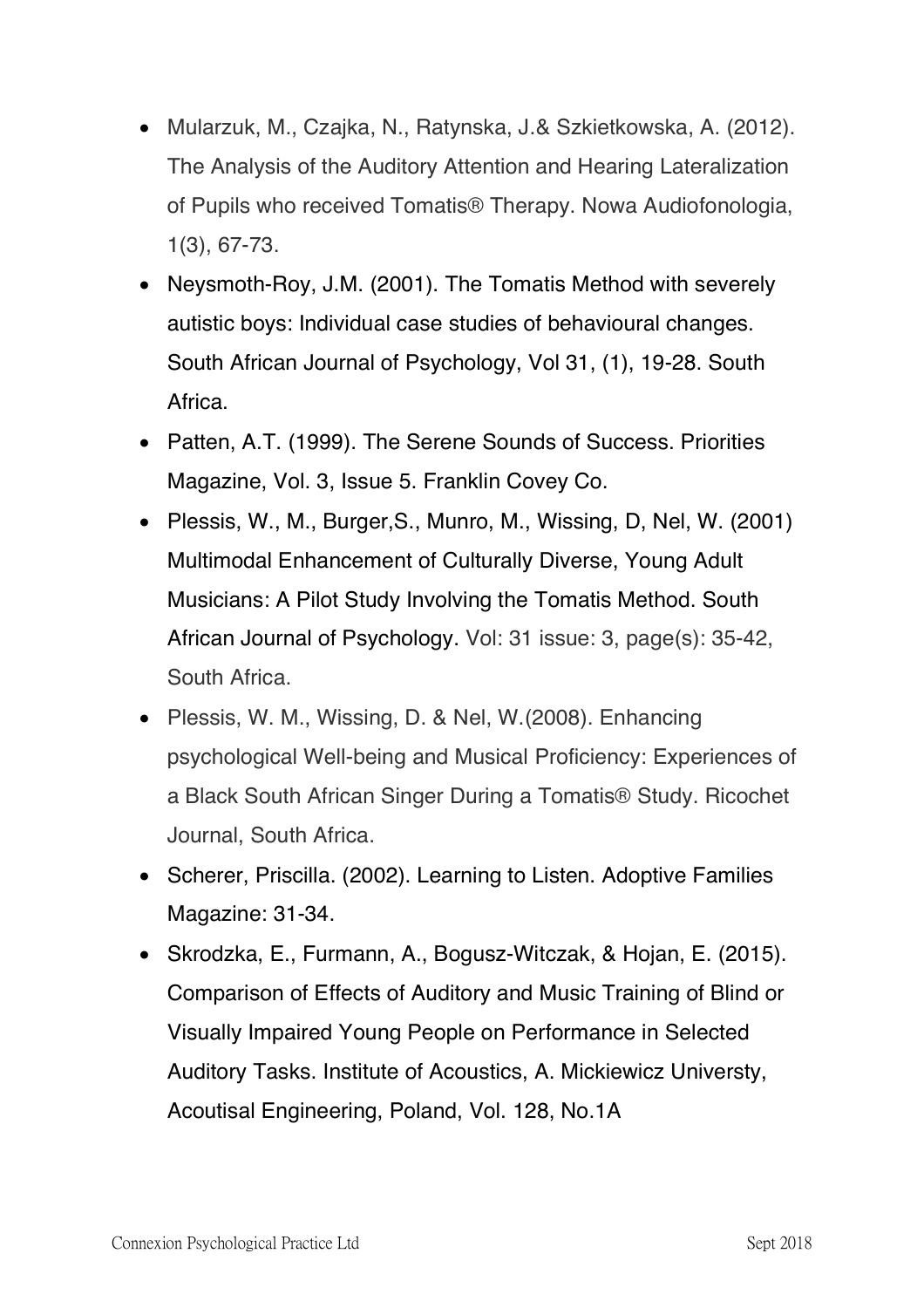- Sollier, Pierre. (1998). Ask the Physician: Healing with Music. Alternative Medicine Digest, Future Medicine Publishing, Tiburon, CA. Issue 25.
- Thompson, B.M. (1988) Sound Listening: On the Beam. Seattle: New Horizons for Learning, Spring.
- Thompson, B., Madaule, P., & Gilmor, T. (1988-89). Listening, learning & the Tomatis Method. Human Intelligence Newsletter. 9:4, 8-9.
- Thompson, B.M. (1989). Listening Technology. Proceedings of the National Council of Black Engineers and Scientists.
- Thompson, B.M. (1990). Tomatis technique: application of sound listening and learning. Paper presented at Region V Workshop, National Academy of Sciences Mathematical Sciences Education Board.
- Thompson, B.M. (1992). Opening to Change and a Few Mearacles. Open Ear, 6-9.
- Thompson, B.M. (1995). Listening Integration Training, Complementary Health, Winter/Spring, p. 5- 7.
- Thompson, B. (1995). Listening: More than Hearing, Hearing Health Magazine, The Cutting Edge, Pushing the Boundaries of Hearing Science. Voice International Publications, Ingleside, TX.
- Thompson, B.M. (1996). Listening, Spirituality, and the Musical Ear: The Tomatis Method, The Orff Echo.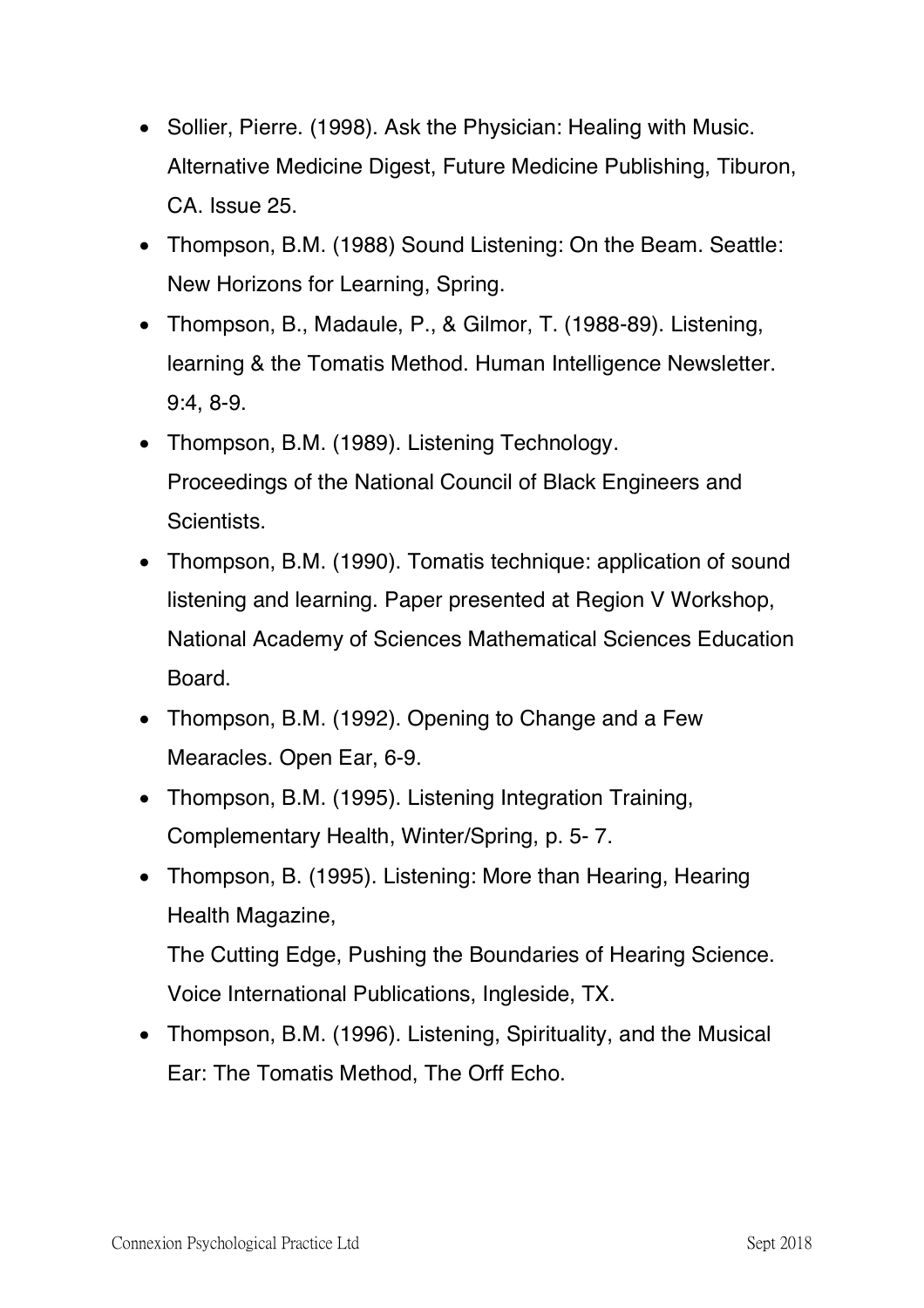- Reuter, K. (2011). Is it possible to improve hearing by listening training? Acustica United with Acta Acustica, 97(Supplement 1), S 76.
- Ross-Swain, D. (2007). The effects of the Tomatis® Method of auditory stimulation on auditory processing disorder: a summary of findings. International Journal of Listening, USA.
- Toit, I.D., Wynand, T. D. P., Doret, K.K. (2011). Tomatis® Method Stimulation: Effects on Student Educational Interpreters. Journal of Psychology in Africa, 21(2), 257-266.
- SYam, U. K. (2012). The use of Tomatis® Method to improve students' listening skill. Exposure Journal 183, Vol 1 No.2 Mei.
- Tone, Sue (2002). The Importance of Music in Children's Lives. Arizona Child: 20-24.
- Women's Health Letter (1998). Sound Therapy: Exciting Healing Breakthroughs with Sound & Music, Soundview Publications, Atlanta, GA., Vol. VII, No. 11.
- Zhang, J., Chen. C., Li., S., Zhang, M. & Dou, N. (2015). Effect of Auditory Training on Cognitive Function in Patients with Stroke. College of Nursing and Rehabilitation, North China University of Science and Technology, China
- Zhang, J., & Chen. C. (2016). Effect of Tomatis® Audio Training on Executive Dysfunction in Patients with Stroke. College of Nursing and Rehabilitation, North China University of Science and Technology, China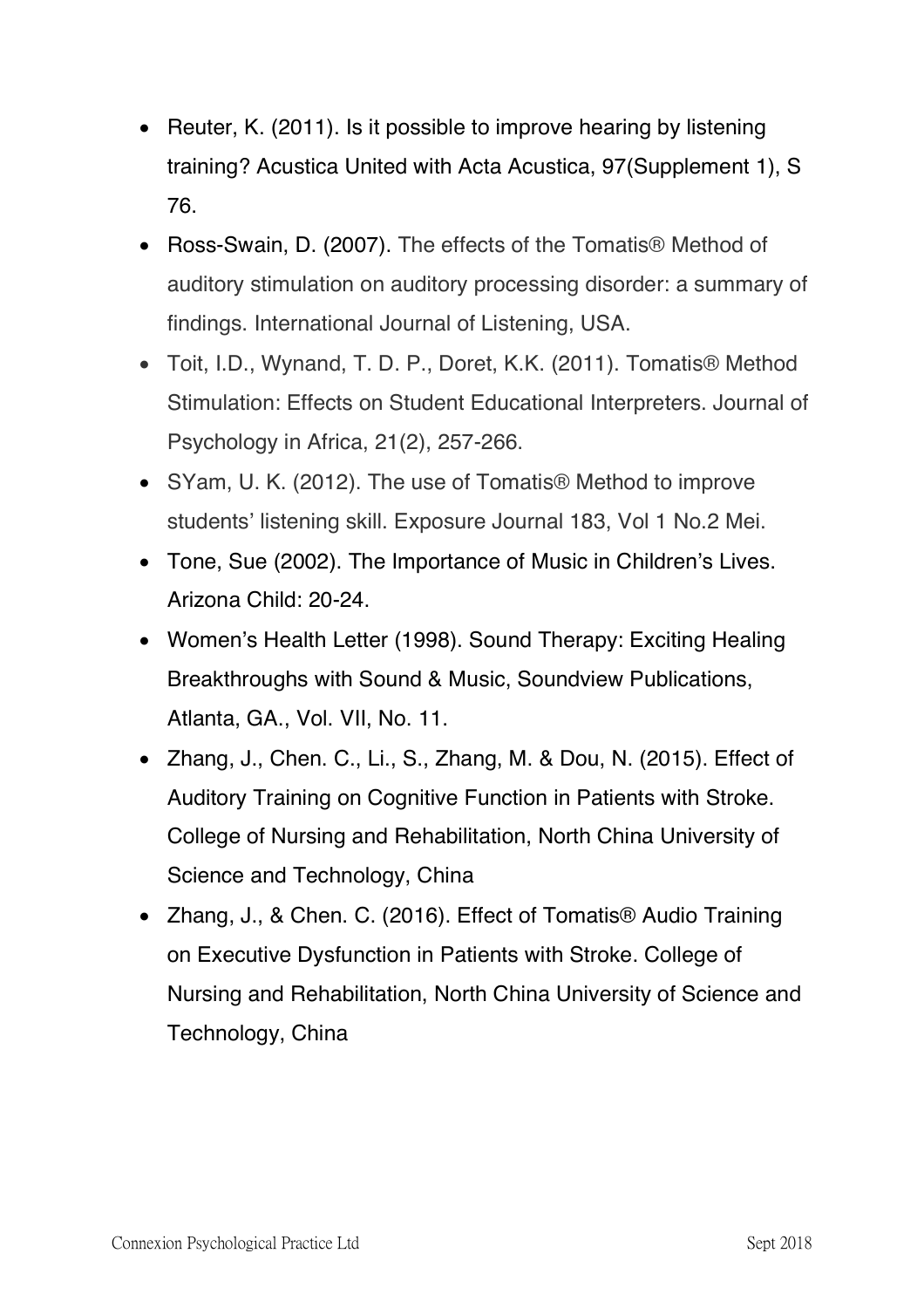# **VII. Unpublished manuscripts and Papers presented to Associations:**

- Akakios, A. (2001). The effects of the Tomatis method on first-time pregnant women. Unpublished master's thesis. North-West University, Potchefstroom, South Africa.
- Bonthuys, A., Botha, K., & Stols, A. (2017). Prospective conceptual model of Tomatis® method effects on students' self-regulation. Journal of Psychology in Africa, South Africa
- Botes, C. E. (1979). Audio-psycho-phonology with neurotic depression. Unpublished master's thesis, North-West University, Potchefstroom, South Africa (written in the Afrikaans language).
- Burger, S. (1999). The effect of structured Audio-Psycho-Phonological progamme with musical young adults. Unpublished master's thesis, North-West University, Potchefstroom, South Africa (written in the Afrikaans language).
- Callahan, C.A. (2009). The Baker Academy Results of the Tomatis® within a Fifth Grade setting. Cheektowaga Central School District Union East Elementary, USA
- Callahan, C.A. (2009). The Baker Academy Results of the Tomatis® Program First Grade Self-contained Setting. Baker Victory Services, USA.
- Chastain, A. (2008). Effectiveness of Listening (Auditory) Therapies. Rocky Mountain University of Health Professions, USA.
- Coetzee, J. O. (2001). The effects of the Tomatis method on depressed young adults. Unpublished master's thesis, North-West University, Potchefstroom, South Africa.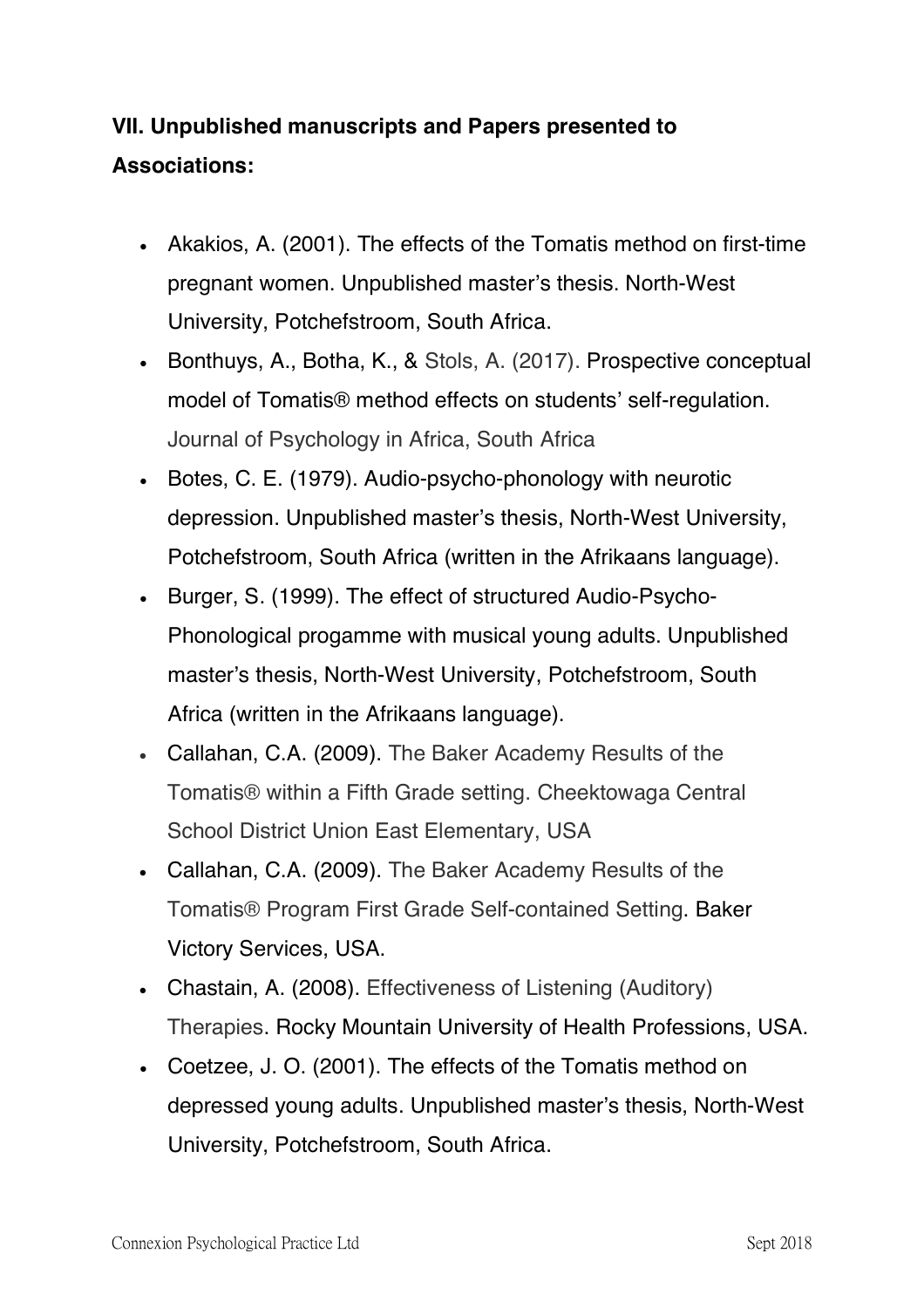- Concepcio, D. M., Sabate, T. (2014). Application and Analysis of the Tomatis Method with primary children in public school. Departmento de Pedagogia de la Facultad de Ciencias del la Educacion y Psicologia de la Universidad Rovira I Virgili, Spain.
- Davis, C., & Smith, D. (2016). Case Study 18-Year-old client diagnosed with Aspergers, OCD and anxiety using the Tomatis® Method., Fit2learn, U.K.
- Coetzee, J. O. (2001). The effect of the Tomatis® Method on Depressed Young Adults. University of Potchefstroom, South Africa.
- De Bruto, C.M.E. (1983) Audio-psycho-phonology and mentally retarded children: an empirical investigation. Unpublished master's dissertation. Potchefstroom University (written in the Afrikaans language).
- Donner, J. (1982). Audio-Psycho-Phonological remedial training in relation to the psychosocial and personality adjustment of dyslexic boys. Doctoral Dissertation. University of Ottawa. Unpublished manuscript.
- Concepció Torres Sabaté, D. M., Sabate, T. (2014). Aplicación y Análisis del Método Tomatis® en Escuelas Públicas de Infantil y Primaria. Departamnento de Pedagogia de la Facultad de Ciencias de la Educacion y Psicologia de la Universidad Rovira i Virgili, Spain.
- Davis, D. S. (2005). The Results of 100 Autistic Children Pre and Post the Basic Tomatis® Program. The Davis Centre, USA.
- Escera, P. C. (2015). Scientific validation of the Tomatis® Effect: EEG recordings of sound from brainstem to cerebral cortex encoding – University of Barcelona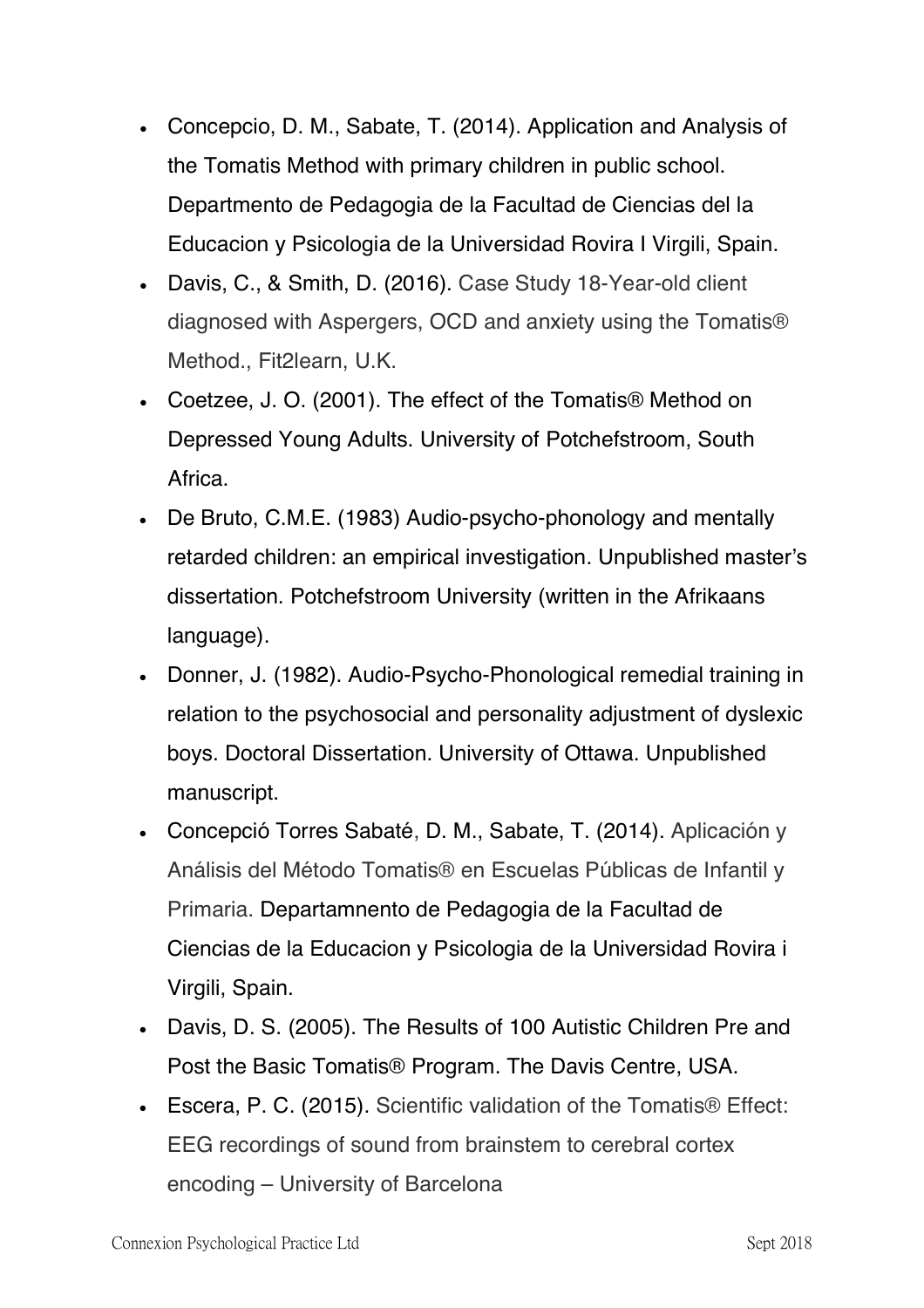- Folgheraiter, K., Menestrina, A., & Menestrina, R. (2002). Preliminary study on the effectiveness of the A.A. Tomatis Audio-Psycho-Phonological Method for the treatment of children with reading disorders.University of Pasdu, Italy.
- Gerritsen , J. (2009). A Review of Research done on Tomatis Auditory Stimulation, USA.
- Gillis, J.S., & Sidlauskas, A. E., (1977). The influence of differential auditory feedback upon the reading of dyslexic children. Child Study Centre, University of Ottawa, Canada.
- Gilmor, T.M. (1982). A pre-test & post-test survey of children's and adolescent's performance before & after completing the Tomatis Program. Unpublished manuscript. Tomatis Centre (Canada).
- Gilmor, T.M. (1984). Participant characteristics and follow-up evaluations of children and adolescents who have participated in the Listening Training Program (Tomatis Method), 1978-1983. Unpublished manuscript. Tomatis Centre (Canada).
- Hab, Konarski, R., Ratynska, J. (2014). Attention and Tomatis® Method for success: Results of the project made in Poland from 2010 to 2013.
- Hesse, H.(2002). Research Network Man and Music. University Mozarteum of Salzburg, Austria.
- Hesse, H., Balzer, H., Bachman, K., Frestl, E., Fritz, F. M.,& Schmid, I. (2002). Tomatis® Hearing Treatment Study on musicians. University of Mozarteum Salzburg, Austria.
- Hurley, S.L. (2012). Singers and Sound: An Introduction to Tomatis-Based Listening Training for Singers. Arizona State University, USA.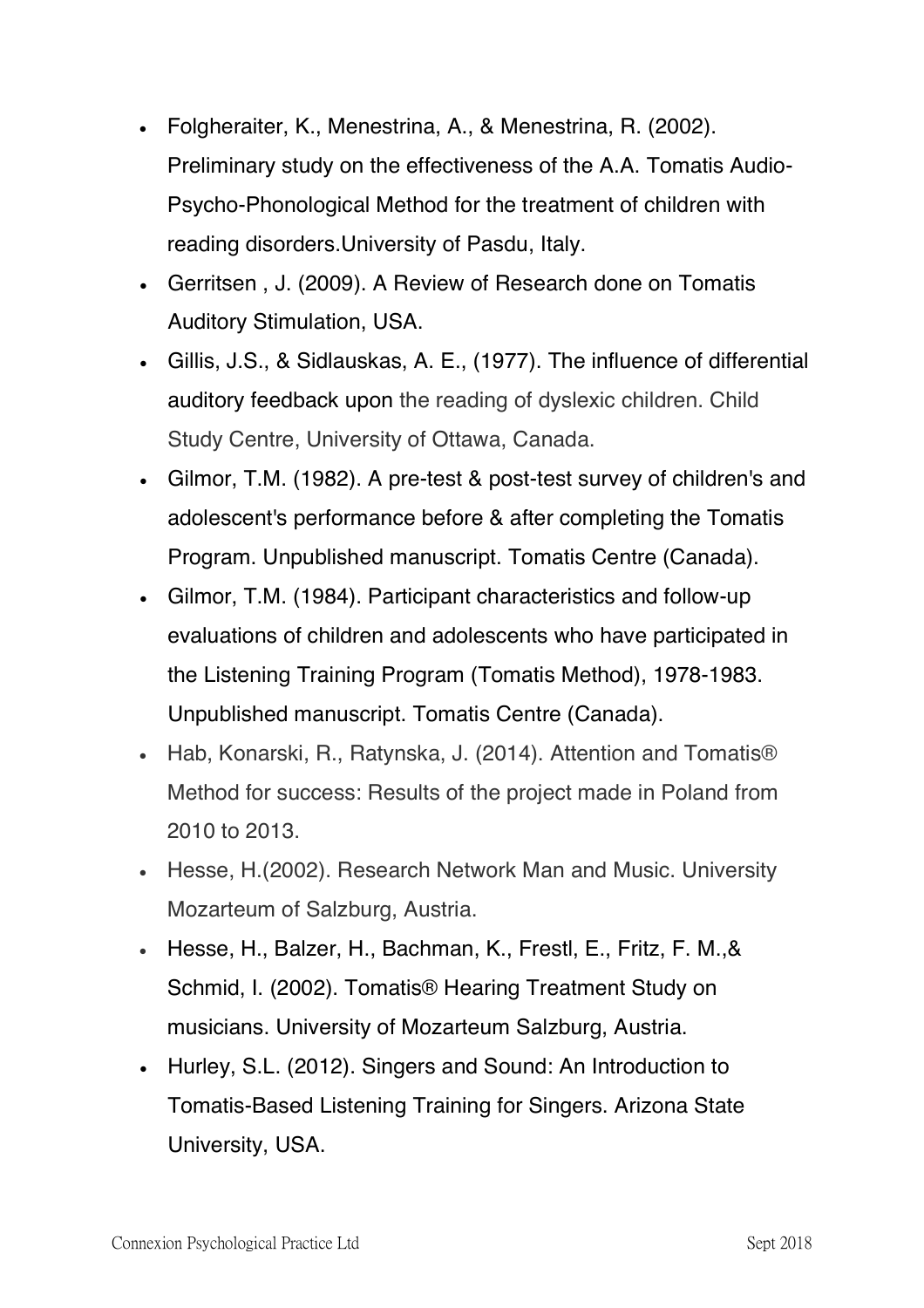- Kaunzer U.A., & Gianni, F. (2002). The Audio Language Project Improvement of Auditory Comprehension and Oral Expression of a Foreign Language with the Tomatis® Method.University of Bologna and Diapason From Milan, Italy.
- Kurkowski, Z.M., Szkietkowska, A., Ratnska, J., Markowska, R., Mularzuk, M. (2002). Appkication of Tomatis Method in Patients with language communicationdisorders.Preliminary Report. Audiofonologia, Poland.
- John-Bede, P. (2008). To Turn Singing on Its Ear: The Singer's Voice and the Tomatis® Listening Curve, Part 1. Journal of Singing, USA.
- Kierman, S. A. (1986). "Vers L'Ecoute Humain,": Tomatis' theories on Audio-Psycho-Phonology. Unpublished masters thesis, University of Port Elizabeth, South Africa.
- Koller, U. M. (2010). The effects of the Tomatis® therapy on Spatial Ability. University of Psychology of Vienna, Austria.
- Kurkowski, Z. M. (2000). Auditory Lateralisation Vs Speech Disorders (Stuttering) Institute of Physiology and Pathology of Hearing, Warsaw, Poland.
- Kurkowski, Z. M. (2000). Psycholinguistic Consequences of Right-Sided Versus Left-Sided Deafness. Institute of Physiology and Pathology of Hearing, Warsaw, Poland.
- Kurkowski, A. M.& Curie-Sktodowska, M. (2014). Tomatis® Method applied in the diagnosis and speech therapy. University in Lublin, Department of Logopedics and Applied Linguistics, Poland.
- Lozano, S. (2009). Follow-up Study on the Effects of Tomatis® Method in Communication, Linguistic, Cognitive and Emotional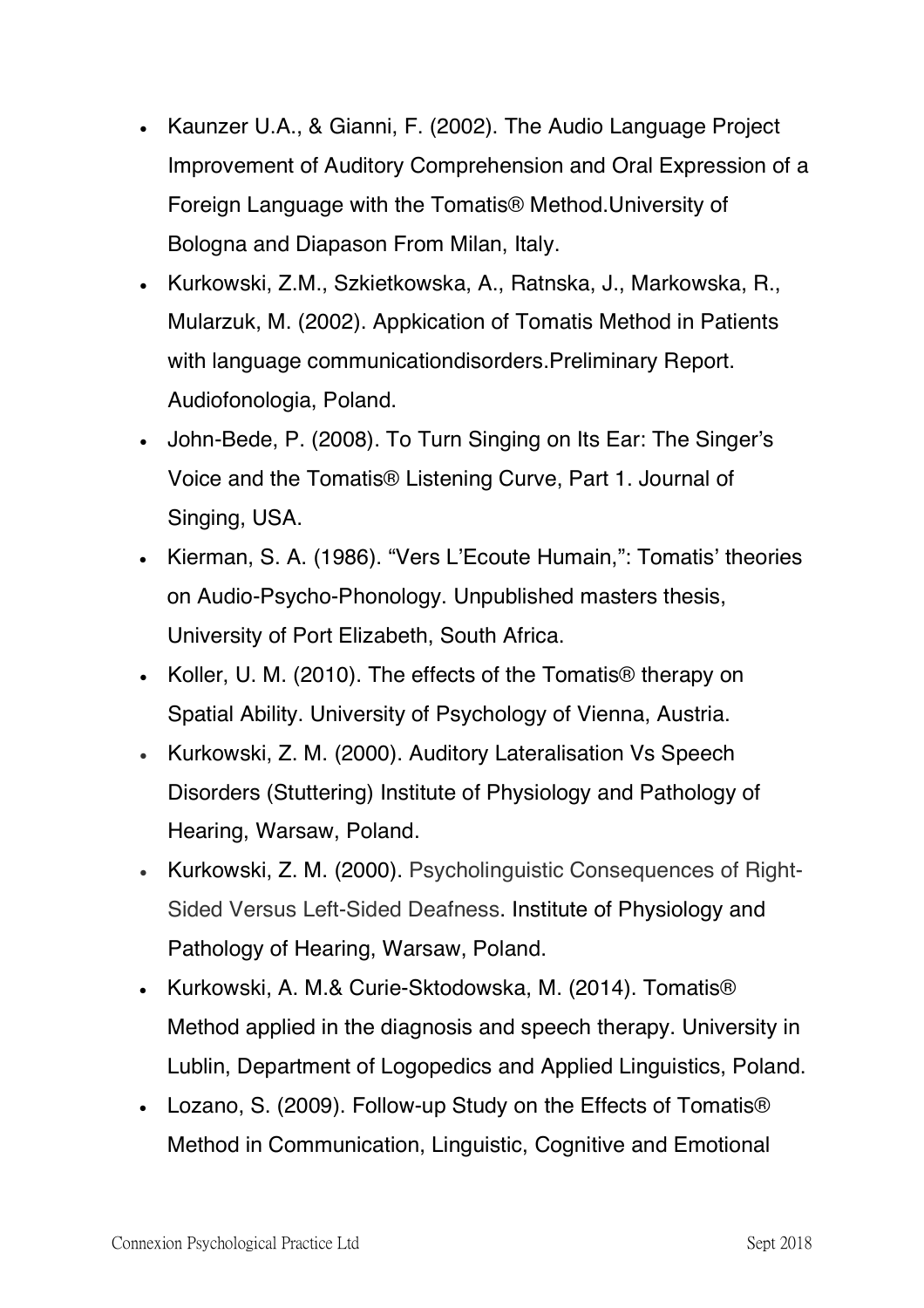skills in children aged 6 -7. Departamento de la Communicacion Humana y sus Desordenes, Universidad Nacional de Colombia.

- Michon, R. & Salaun, O. (1990). Research Study accompanying Pregnant Women with the Tomatis® Method in Vesoul and Foch Hospitals. (Translation: Andrew, S).
- Nel, L. (2005). Asperger disorder and Tomatis® Method: Case study. North West University, Potchefstroom Campus, South Africa.
- Olkiewicz, E. (1998).The Tomatis® Method in Sweden : an Evaluation of Sound Stimulation Training on 119 persons. Mats Westin, Sweden.
- Olkiewicz, E. (2012). An Evaluation of The Tomatis® Method on 119 persons in a center in Nordisak. Mats Westin, Sweden.
- Olminkhof, L. (2007). Tomatis® Method: effective for learning, language and Speech Problems. University of Groningen, Netherlands.
- Plessie, E., Munro, M. Wissing, & D., Werner, N.(2000). Peerreviewed Article Holistic Singer Empowerment: Tomatis as Myth or Multi-modal Stimulation. Voice and Speech Review.
- Pralong, M., Espinosa, E. & Trigo, E. (2014). Universidad Tecnológica Equinoccial, Ecuador,
- Mac Donald, K., & Nicoloff, F. (2000). Exploración de nuevos métodos pedagógicos para la enseñanza de la pronunciación del inglés como segunda lengua. La importancia del Programa de Escucha de Tomatis*.* Unpublished manuscript. Tomatis Center (Australia).
- Malak, R., Mojs, E., Ziarko, M., Wiechee, K., Sudol, A.,& Samborski, W. (2017). The role of Tomatis sound therapy in the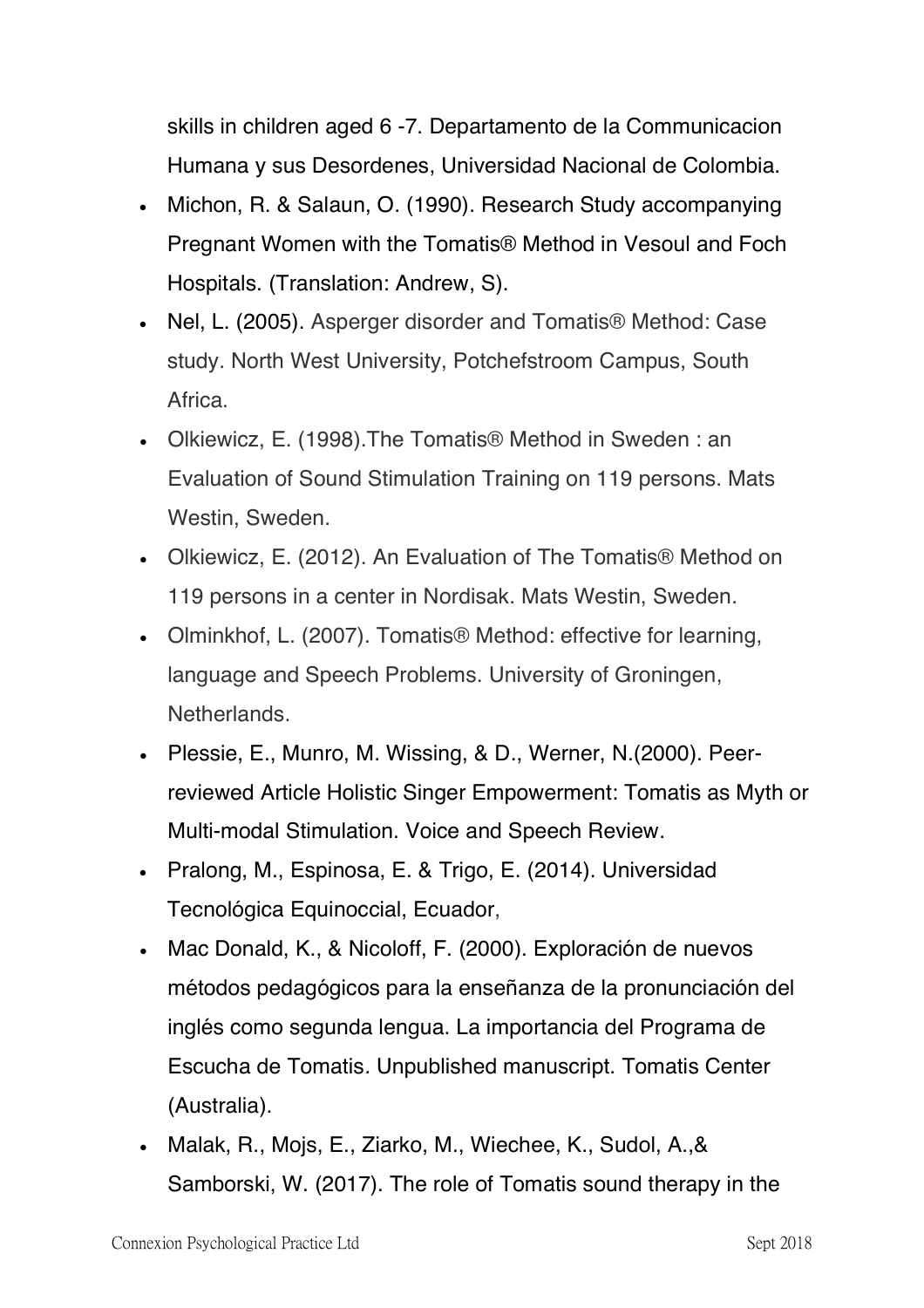treatment of difficulties in reading in children with developmental dyslexia, by Poznan University of Medical Sciences, Adam Michiewicz University, Institute of Psychology, Centre of Auditory Stimulation by Tomatis Method, Poland

- Madaule, P. (1976). The Tomatis Method For Singers and Musicians. Unpublished manuscript, PU for CHE, Potchefstroom.
- Madaule, P. (1997). Listening Training for Children: Method, Application, and Outcomes. Paper presented at the Interdisciplinary Council on Developmental and Learning Disorders.
- Michon, R., & Salaün, O. (1990). Accompanying Pregnant Women: International Association. (Translated from the French by S. Andrews). www.iarctc.net.
- Nel, L (2005). Asperger disorder and the Tomatis method: a casestudy. Unpublished master's thesis. North-West University, Potchefstroom, South Africa.
- Peché, A. (1975). Anxiety. Unpublished master's thesis, North-West University, Potchefstroom, South Africa (written in the Afrikaans language).
- Plessis, W.D., Vercueil, A. & Taljaard, H. (2009). The effect of the Tomatis® Method on student pianists' piano performance and psychological well-being. North-Western University, South Africa.
- Pralong, M., Espinosa, E., Trigo, E. (2014). The impact of the Tomatis® Method on an autistic child. 1 Universidad Tecnological Equinoccial, Ecuador.
- Przybek-Czuchrowska, I., Mojs, E., Urna-Bzdega, E. (2015). Case study of a child with organic damage within the central nervous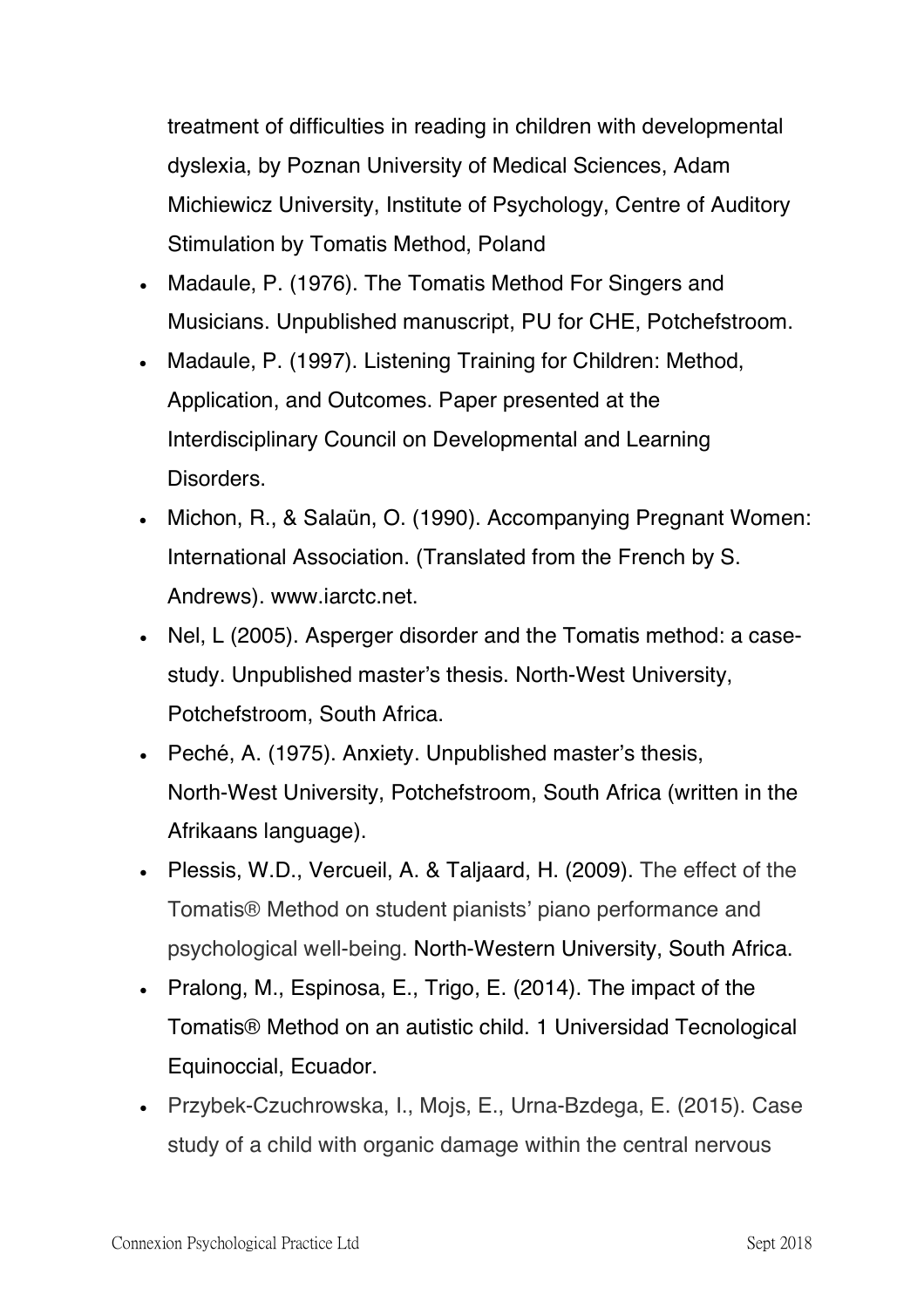system treated with the Tomatis® Method. Neuropsychiatria i Neuropsychologia.

- Ratynriska, J., Kukowski, M., Szkietkowska, A., Markowska, R., Skarzynski, H. (2007). Audiologic considerations in Tomatis® testing, Poland
- Research on the Tomatis Method-A Total Approach (http://atotalapproach.com/images/docs/ResearchOnTomatisMeth od.pdf)
- Richards, George B. (2010). Auditory Neurology That May Support The Tomatis Theory and other Auditory Intervention Techniques, Presented to Audioloical Society of Australia Conference Brisbane 2003
- Rolf, A. S. (1998). The evaluation of an Audio-Psycho-Phonological enrichment programme for psychology students. Unpublished master's thesis,

North-West University, Potchefstroom, South Africa (written in the Afrikaans language).

- Rourke, B., & Russell, D. (1982). The Tomatis method Applied to Older Learning-Disabled children: An evaluation. Paper presented at the Opening Communication Conference Toronto.
- Roy, J. (1982). Cognitive Control Functioning and Spontaneous Speech: Intensive Case Studies of Audio-Psycho-Phonological Remedial Training with Five Dyslexic Boys. Doctoral Dissertation. University of Otawa*.* Unpublished manuscript.
- Roy, R. T. (1982). Perceptual processing abilities and academic skills: Intensive case studies of Audio-Psycho-Phonological remedial training with five dyslexic boys.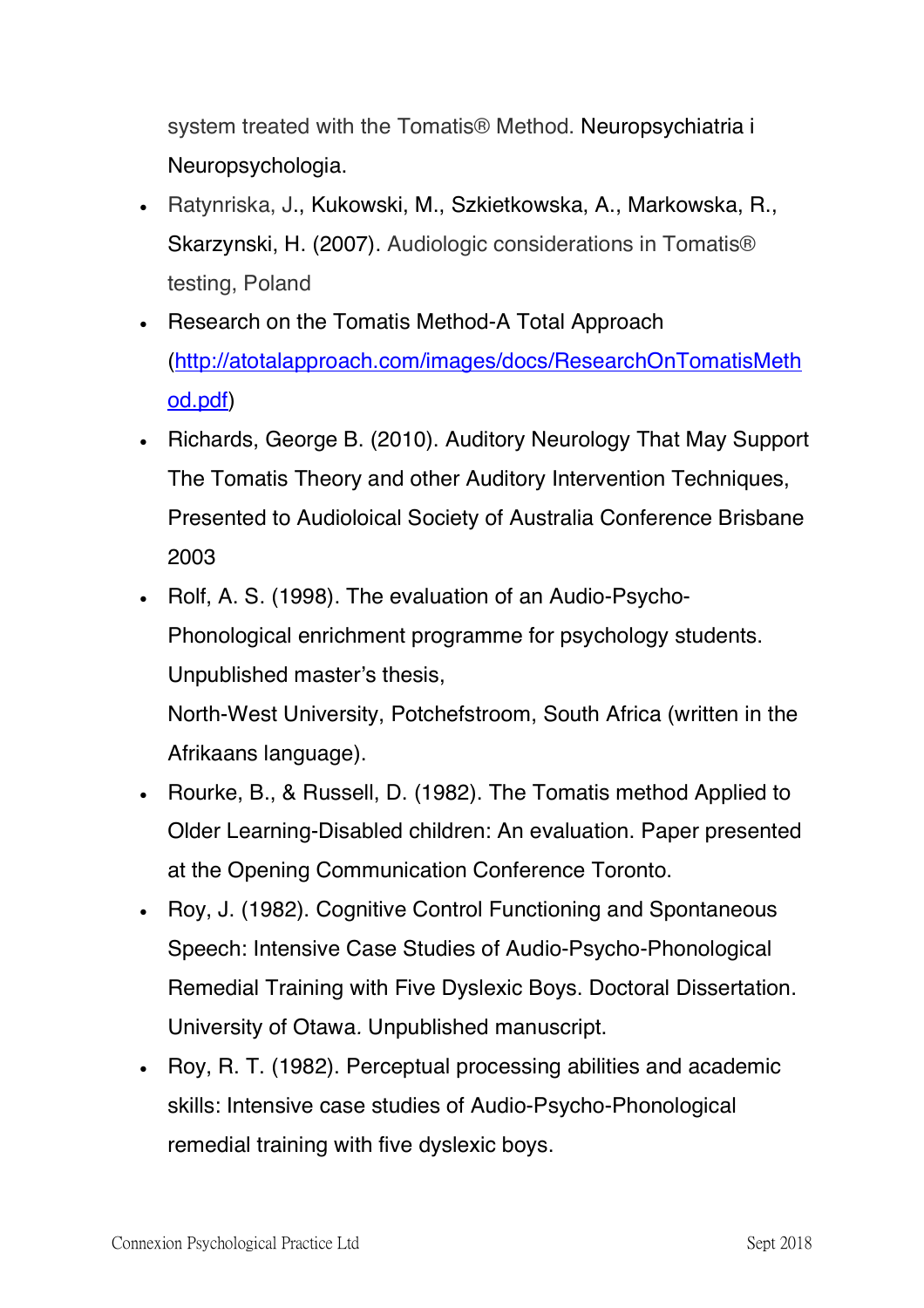Doctoral Dissertation. University of Otawa. Unpublished manuscript*.* 

- Spence, M. & DeCasper, A. (1982). Human fetuses perceive maternal speech. Paper presented at the SRCD Conference, Austin, TX.
- Stutt, H. (1983). The Tomatis Method: A review of current research. Unpublished manuscript, McGill University.
- Thompson, B.M. (1988) KJZZ Public Radio interview for PRI (regarding the Mozart Effect). February.
- Thompson, B.M. (1998). "Imagine": cable TV interview with John Luksetich (regarding sound). Long Beach, CA.
- Thompson, B.M. (1998). KCCF Radio interview with Charlotte Miller on alternative healing.
- Thompson, B., & Andrews, S. (2000).An historical commentary on the Physiological effects of Music : Tomatis®, Mozart and Neuropsychology. Integrative Physiological and Behavioural Science Journal, USA.
- Tinki, H. (2011). The Effects of the Tomatis<sup>®</sup> Listening Training on the Spatial Sense. University of Vienna, Austria.
- Toit, I. D. (2010). Educational Interpreters and the Tomatis<sup>®</sup> Method: a mixed methods study at the North-West University, South Africa.
- Torres de Carell, N. (2009). The Tomatis® Method and its impact on children with echolalia in the autism spectrum, Spain.
- Tunmer, S. D. (2000). The effects of the Tomatis method on adults who experienced perinatal complications: a qualitative analysis. Unpublished master's thesis, North-West University, Potchefstroom, South Africa.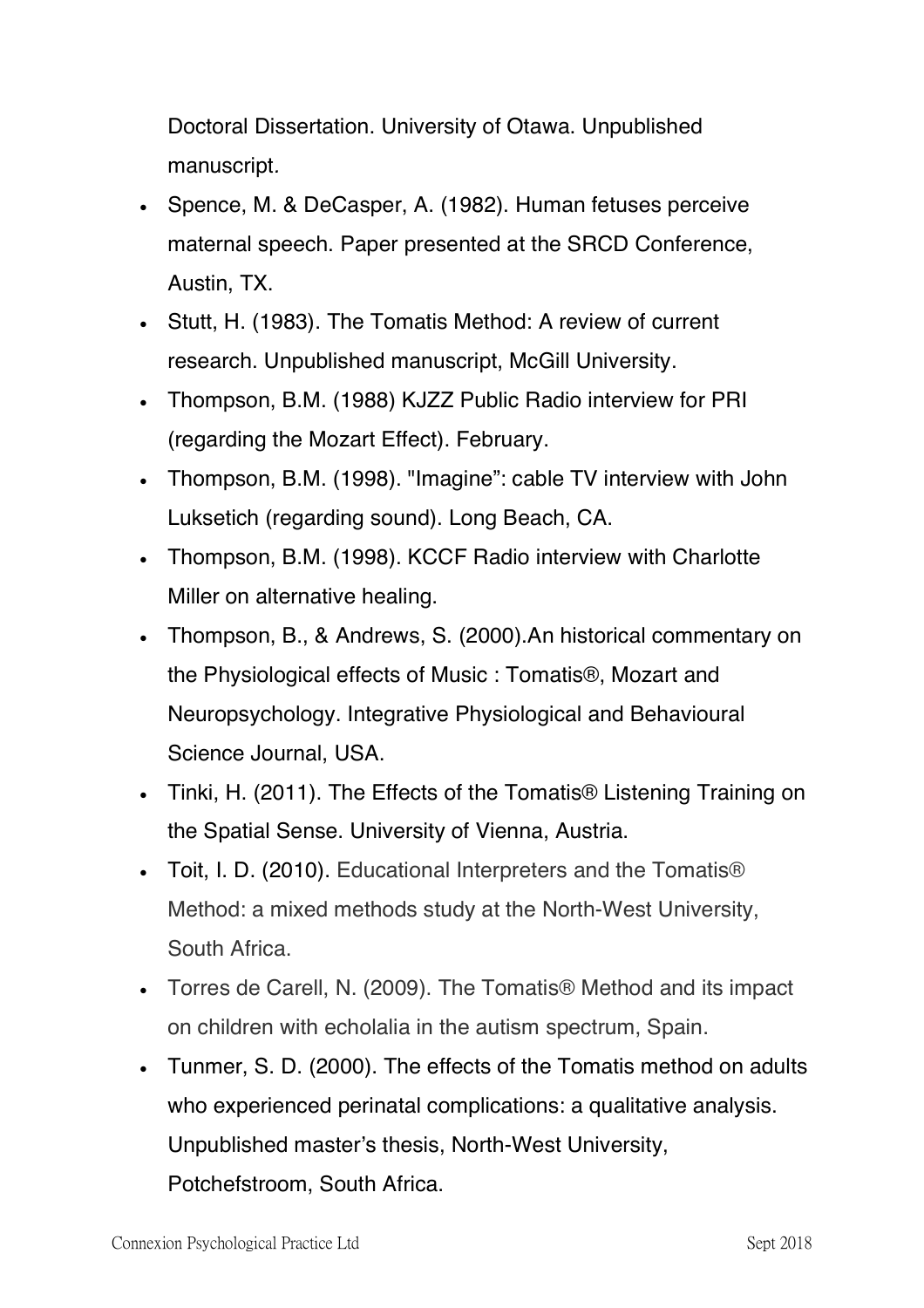- Van Jaarsveld, P.E. (1974). Stuttering and the efficacy of the technique of Tomatis. Unpublished doctoral dissertation. Potchefstroom University (written in the Afrikaans language).
- Van Jaarsveld, P. E. (1976). The effects of Audio-Psycho-Phonology on stuttering, Ilème Congrès National de l'Association Française d'Audio-Psycho-Phonologie, Pau, France.
- Van Jaarsveld, P.E. (1976). The effect of the Tomatis® Method on stuttering, University of Potchefstroom. Universoty of Potchestroom, South Africa.
- Van Jaarsveld, P.E. (1991). Twenty-one years of Audio-Psycho-Phonology in South Africa, Congrès Tomatis International, Paris, France.
- Van Wyk, S. (2003). A combined Tomatis and lifestyle enhancement progamme for overweight female students. Unpublished master's thesis, North-West University, Potchefstroom, South Africa.
- Velze, G.V. (2016). Case Studies 6 Children From 5 Years To 7 Years Using the Tomatis® Method To Develop Learning And Academic Skills. International Tomatis Convention.
- Vercueil, A. (2016). Case Study: 20 years old client diagnosed with communication disorders, sensory issues and anxiety using the Tomatis® Method. International Tomatis Convention.
- Wilson, B., Palmaccio, T., Metlay, W., & Risucci, D. (1984). Tomatis Project final report: Parts I y II, North Shore University Hospital, Department of Neuropsychology, Cornell University Medical Center, Unpublished manuscript, Manhasset, N. Y.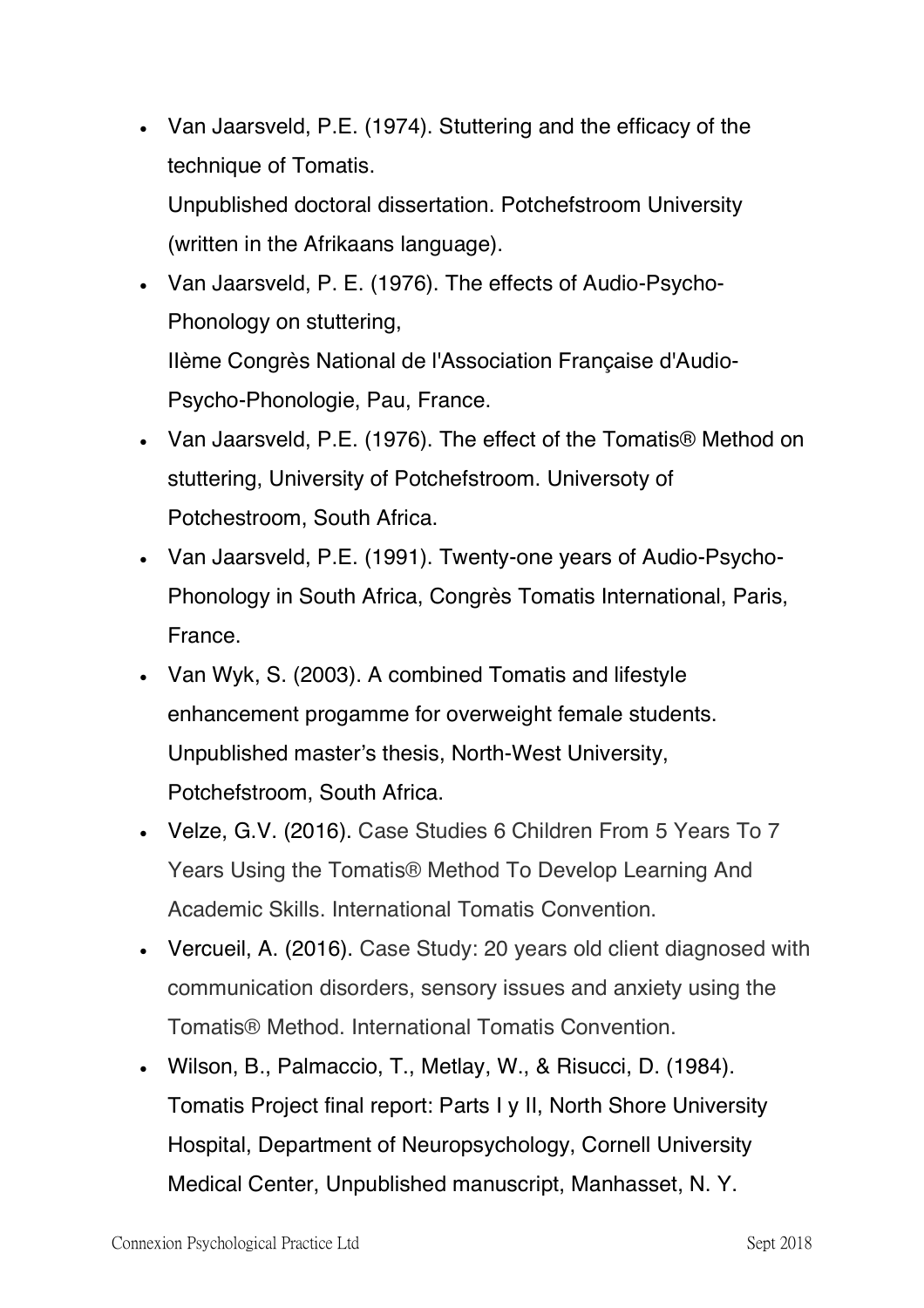• Young, L. (2013). School Pilot Research Project with the Tomatis® Method in Chicora Elementary. Listening Clarity, USA

# **VIII. Books, articles, and presentations published by Polish researchers:**

In English:

- Kurkowski ZM (1999). Auditory lateralization and its disorders in stuttering patients, 6th International Conference on Physiology and Pathology of Hearing, Warszawa-Miko?ajki, abstract book (CD), abstract nr 112.
- Kurkowski ZM (1999). Hearing and listening in the case of children with speech disorders, 6th International Conference on Physiology and Pathology of Hearing, Warszawa-Miko?ajki, abstract book (CD), abstract nr 114.
- Kurkowski ZM (1999). Hearing disorders in the case of motor alalia, 6th International Conference on Physiology and Pathology of Hearing, Warszawa-Miko?ajki, abstract book (CD), abstract nr 113.
- Kurkowski ZM (1999). Lateral hearing impairment vs. psychopedagogical difficulties, 6th International Conference on Physiology and Pathology of Hearing, Warszawa-Miko?ajki, abstract book (CD), abstract nr 116.
- Kurkowski ZM (2000). Auditory lateralization vs speech disorders, proceedings of the 4th European Congress of Oto-rhinolaryngology Head and Neck Surgery, Berlin, Monduzzi Editore, pp.113-116.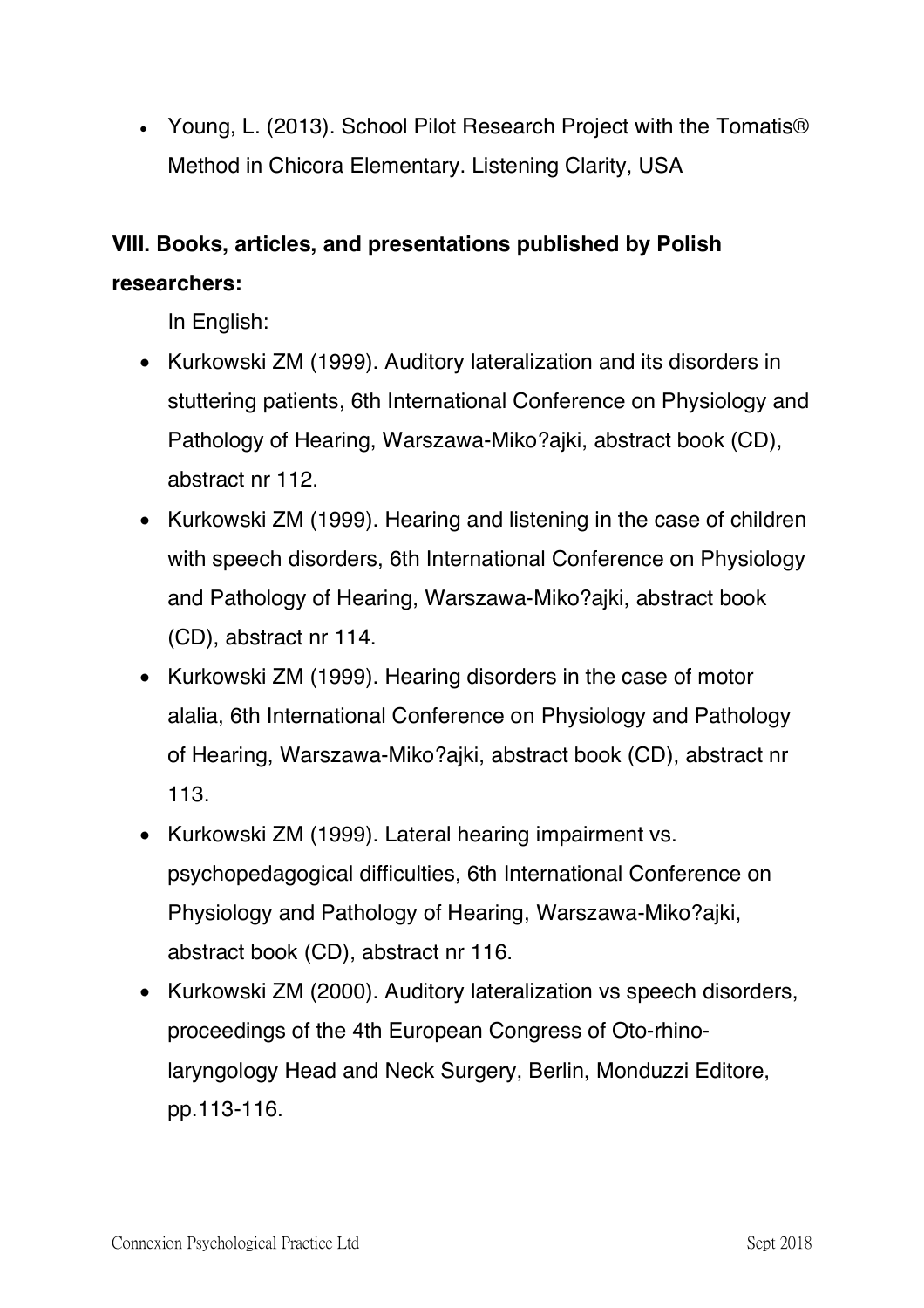• Kurkowski ZM (2000). Psycholinguistic consequences of rightsided vs left-sided deafness, proceedings of the 4th European Congress of Oto-rhino-laryngology Head and Neck Surgery, Berlin, Monduzzi Editore ,117-120.

In Polish:

- Kurkowski ZM (1998). S?uch a mowa w aspekcie rozwojowym w normie i patologii [Development of hearing abilities and speech in norm and pathology], Kosmos, 47, 289-296.
- Kurkowski ZM (1998). Centralne zaburzenia s?uchu [Central hearing disorders] in: Afazja (edit.) Z. Tarkowski, 6, 97- 101.
- Biuletyn Polskich Terapeutów Mowy Kurkowski ZM (1999). Zaburzenia percepcii s?uchowej u osób z alali? motoryczn?, [Disturbances of auditory perception in patients with motor alalia] Audiofonologia, XV, 199-204.
- Kurkowski ZM (1999). Psychopedagogiczne konsekwencje g?uchot jednostronnych [ Psychopedagogical consequences of unilateral deafness], Audiofonologia, XV, 215-220.
- Kurkowski ZM (2000). Dyslalia audiogenna, [ Audiogenic dyslalia] (monography) Wydawnictwo Polskiego Towarzystwa Logopedycznego, Lublin, 164.
- Kurkowski ZM (2000) G?uchota jednostronna-s?yszenie jednouszne, [Unilateral deafness - monaural hearing] Audiofonologia, XVII, 139-148.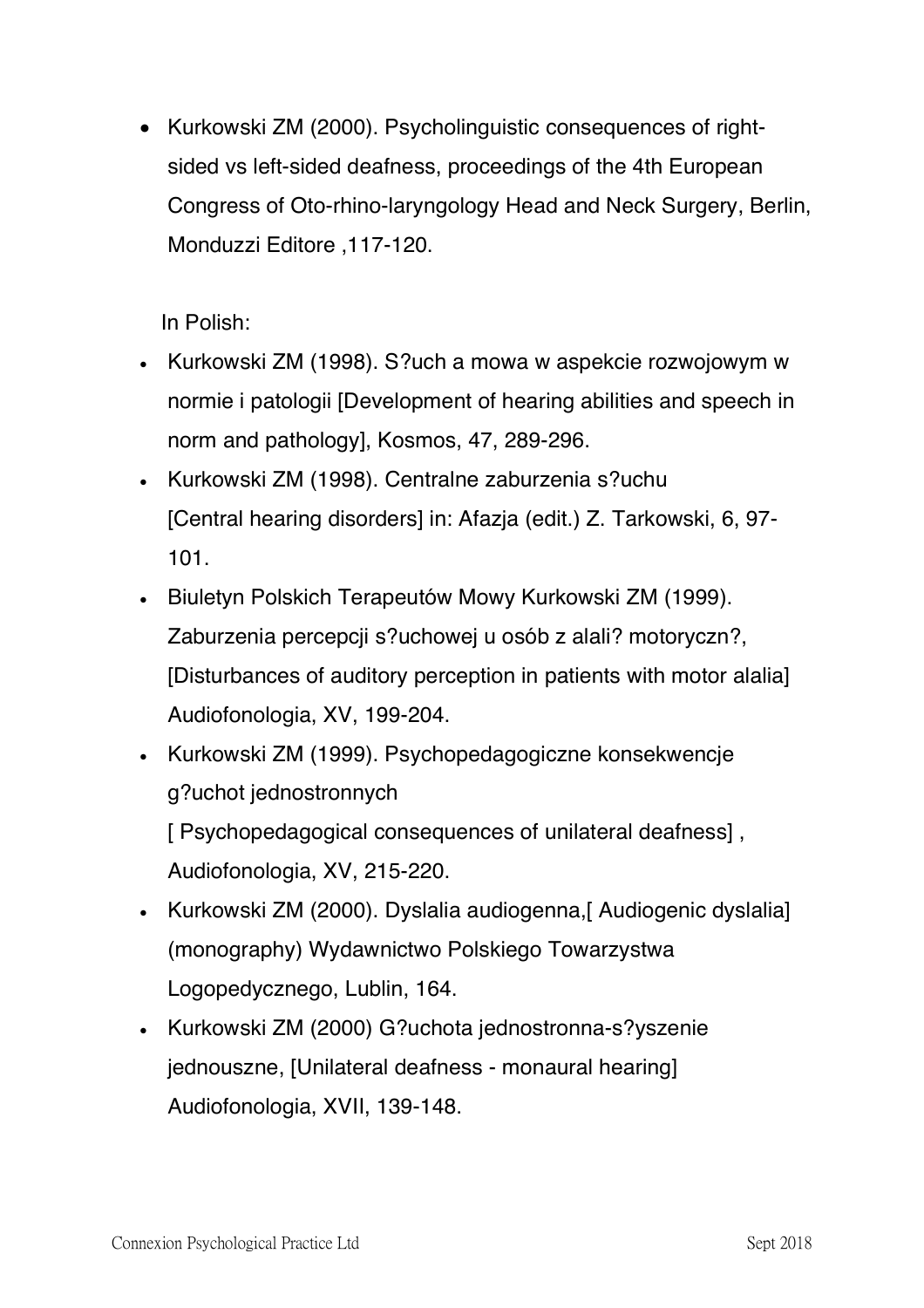- Kurkowski ZM (2000). G?uchota jednostronna problem lingwistyczny, psychologiczny i pedagogiczny [Unilateral deafnesslinguistic, psychological and pedagogical problem] S?uch, (30) 1-5.
- Kurkowski ZM (2000). Audiogenne uwarunkowania zaburze? mowy

[ Audiogenic conditioning of speech disorders], Logopedia, 28, 97-105.

- Kurkowski ZM (2000). Jednostronne uszkodzenia narz?du s?uchu a zaburzenia mowy [Unilateral deafness and speech disorders], XXXIX Congress of Polish Society of Otorhinolaryngologists Head and Neck Surgeons, Kraków, Abstract book p. 324.
- Kurkowski ZM (2001). Stymulacja audio-psycho-lingwistyczna-Metoda Tomatisa [Audio-psycho-linguistic stimulation-the Tomatis Method], Audiofonologia, XIX, 197-202.
- Kurkowski ZM (2001). Kszta?towanie si? zdolno?ci s?uchowych a rozwój mowy [Listening ability and speech development], in Zaburzenia mowy, ed S. Grabias, Wydawnictwo UMCS, Lublin, p 267-272.
- Kurkowski ZM (2002). Uwaga s?uchowa u dzieci z dyslali? [Listening abilities in children with dyslalia], XIV Conference of Polish Society of Speech Therapists, Lublin , abstract book p. 33.
- Kurkowski ZM (2002). Lateralizacja s?uchowa a zaburzenia komunikacji j?zykowej [Auditory laterality in language communication disorders], XIV Conference of Polish Society of Speech Therapists, Lublin, abstract book p. 21.
- Kurkowski ZM, Grabias S, Skarzynski H. (1998). Audiogenically conditioned language communication disorders, Proceedings of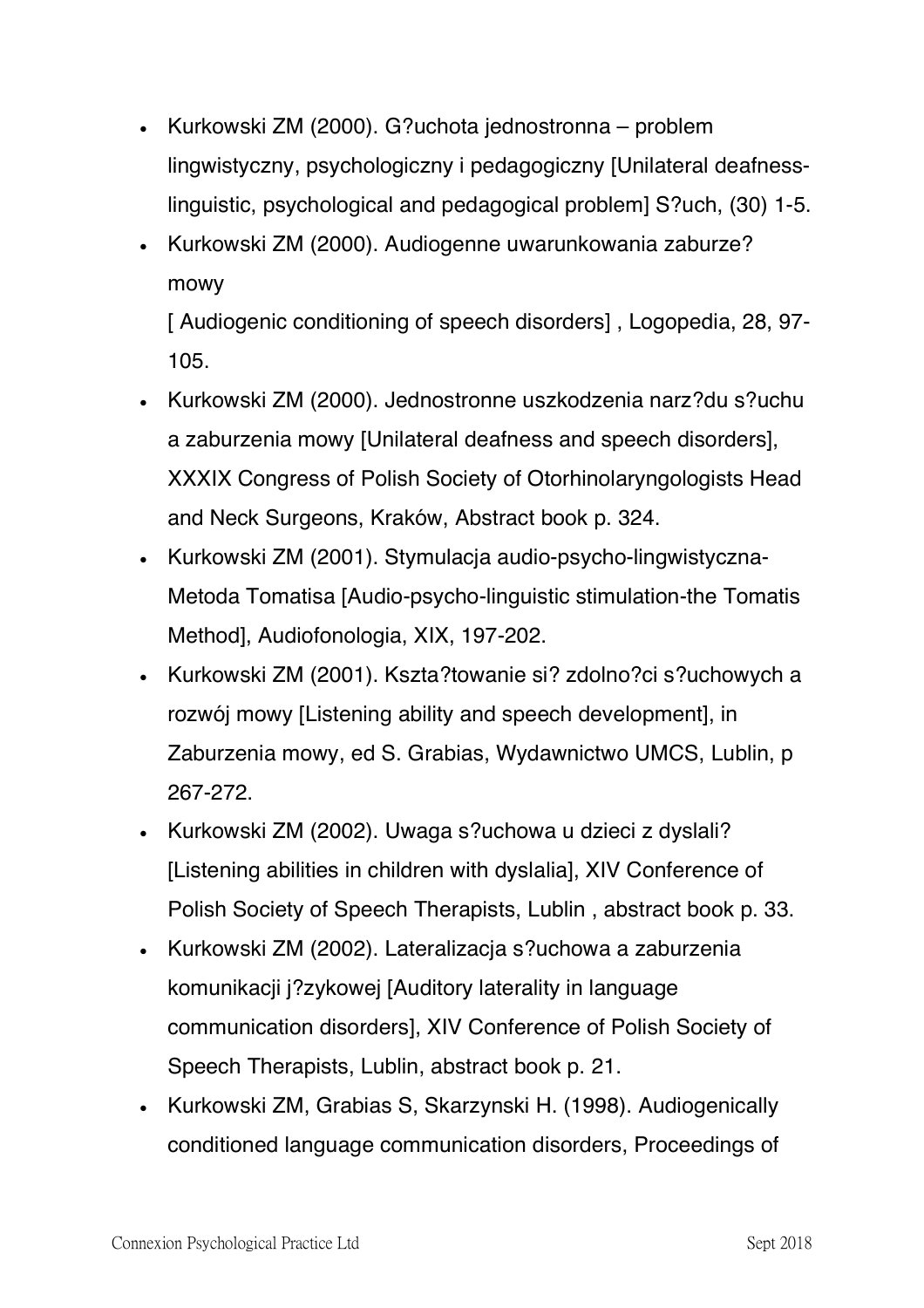the International Otolaryngologic Congress, Bratislava, Abstract book p. 95.

- Kurkowski ZM, Skarzynski H, Micha?owska E. (1998). Lateralization of hearing vs cochlear implants, Proceedings of the International Otolaryngologic Congress, Bratislava, Abstract book p. 96.
- Kurkowski ZM, Skarzynski H, Mueller-Malesi?ska M, Micha?owska E. (1998). Unilateral hearing impairment vs difficulties in education, Proceedings of the International Otolaryngologic Congress, Bratislava, Abstract book p. 98.
- Kurkowski ZM, Raty?ska J, Szkie?kowska J, Markowska R. (2002). Listening ability and auditory lateralization in patients with vocal fold nodules, XVIIth World Congress of the International Federation of Oto-Rhino-Laryngological Societies (IFOS), Cairo, abstract book p. 288 (it will be published in full text in conference proceedings under the title Listening ability and auditory lateralisation in patients with vocal fold nodules and other laryngeal pathologies secondary to improper voice emission) .
- Kurkowski ZM, Szkie?kowska A., Raty?ska J., Markowska R. Mularzuk M. (2002). Zastosowanie Metody Tomatisa w diagnozie i terapii osób z zaburzeniami mowy [Application of the Tomatis Method in diagnostics and therapy in patients with speech disorders], XIV Conference of Polish Society of Speech Therapists, Lublin , abstract book, p. 33.
- Kurkowski M, Szkie?kowska A., Ratynska J., Markowska R. (2002). Rola kontroli s?uchowej w procesie artykulacji [Importance of auditory control in articulation process], XI Conference of the